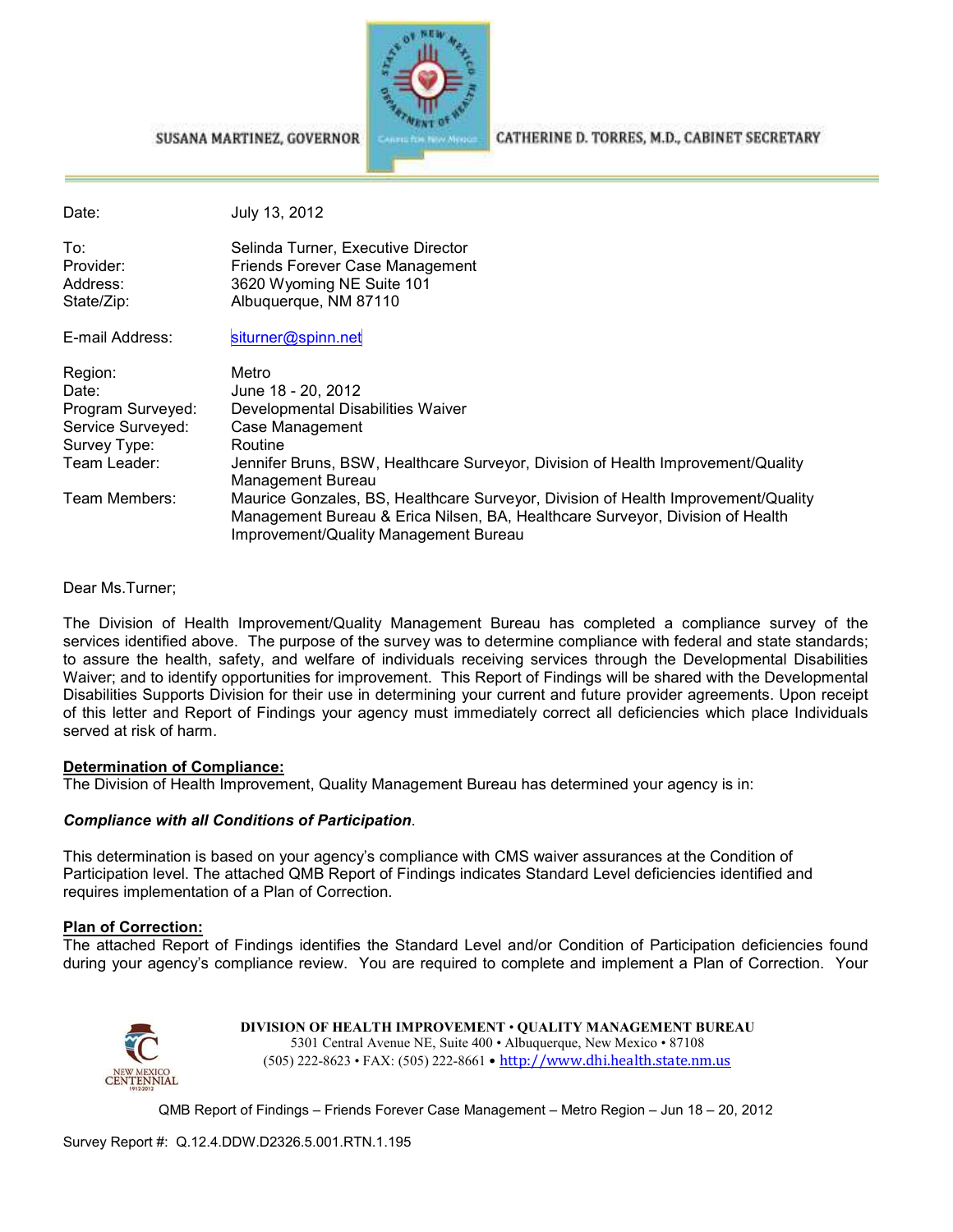agency has a total of 45 business days (10 business days to submit your POC for approval and 35 days to implement your *approved* Plan of Correction) from the receipt of this letter.

#### **Submission of your Plan of Correction:**

Please submit your agency's Plan of Correction in the space on the two right columns of the Report of Findings. *(See attachment "A" for additional guidance in completing the Plan of Correction)*.

Within 10 business days of receipt of this letter your agency Plan of Correction must be submitted to the parties below:

#### **1. Quality Management Bureau, Attention: Plan of Correction Coordinator 5301 Central Ave. NE Suite 400 Albuquerque, NM 87108**

#### **2. Developmental Disabilities Supports Division Regional Office for region of service surveyed**

Upon notification from QMB that your *Plan of Correction has been approved*, you must implement all remedies and corrective actions to come into compliance. If your Plan of Correction is denied, you must resubmit a revised plan as soon as possible for approval, as your POC approval and all remedies must be completed within 45 business days of the receipt of this letter.

Failure to submit your POC within the allotted 10 business days or complete and implement your Plan of Correction within the total 45 business days allowed may result in the imposition of a \$200 per day Civil Monetary Penalty until it is received, completed and/or implemented.

#### **Request for Informal Reconsideration of Findings (IRF):**

If you disagree with a finding of deficient practice, you have 10 business days upon receipt of this notice to request an IRF. Submit your request for an IRF in writing to:

> QMB Deputy Bureau Chief 5301 Central Ave NE Suite #400 Albuquerque, NM 87108 Attention: IRF request

See Attachment "C" for additional guidance in completing the request for Informal Reconsideration of Findings. The request for an IRF will not delay the implementation of your Plan of Correction which must be completed within 45 total business days (10 business days to submit your POC for approval and 35 days to implement your *approved* Plan of Correction). Providers may not appeal the nature or interpretation of the standard or regulation, the team composition or sampling methodology. If the IRF approves the modification or removal of a finding, you will be advised of any changes.

Please call the Plan of Correction Coordinator at 505-699-9356 if you have questions about the Report of Findings or Plan of Correction. Thank you for your cooperation and for the work you perform.

Sincerely,

Jennifer Bruns, BSW

Jennifer Bruns, BSW Team Lead/Healthcare Surveyor Division of Health Improvement Quality Management Bureau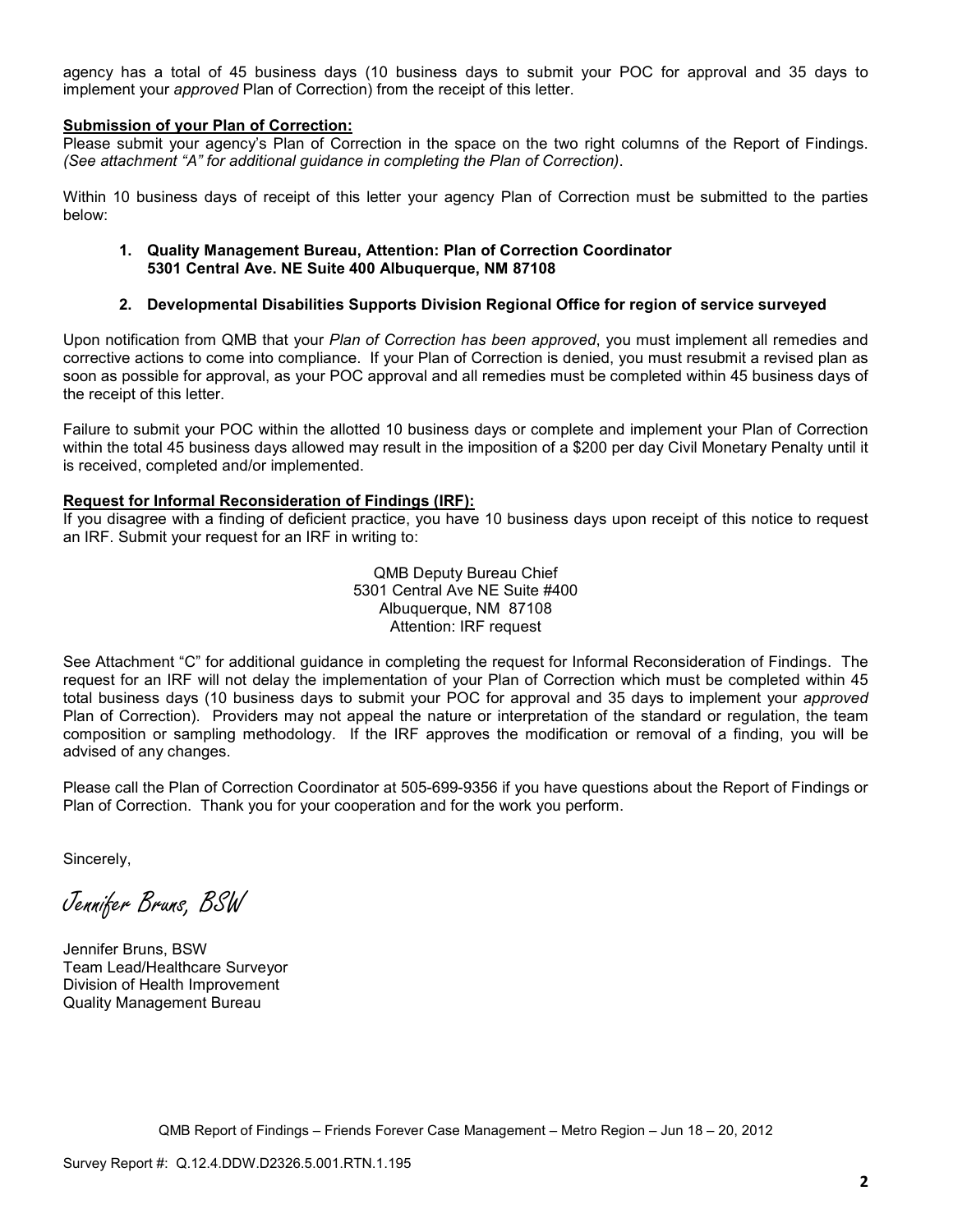| <b>Survey Process Employed:</b>         |                                                                                                                         |                                                                                                                                                                                                            |
|-----------------------------------------|-------------------------------------------------------------------------------------------------------------------------|------------------------------------------------------------------------------------------------------------------------------------------------------------------------------------------------------------|
| <b>Entrance Conference Date:</b>        | June 18, 2012                                                                                                           |                                                                                                                                                                                                            |
| Present:                                |                                                                                                                         | <b>Friends Forever Case Management</b><br>Selinda Turner, Executive Director                                                                                                                               |
|                                         | <b>DOH/DHI/QMB</b>                                                                                                      | Jennifer Bruns, BSW, Team Lead/Healthcare Surveyor<br>Maurice Gonzales, BS, Healthcare Surveyor<br>Erica Nilsen, BA, Healthcare Surveyor                                                                   |
| <b>Exit Conference Date:</b>            | June 20, 2012                                                                                                           |                                                                                                                                                                                                            |
| Present:                                |                                                                                                                         | <b>Friends Forever Case Management</b><br>Selinda Turner, Executive Director                                                                                                                               |
|                                         | DOH/DHI/QMB                                                                                                             | Jennifer Bruns, BSW, Team Lead/Healthcare Surveyor<br>Maurice Gonzales, BS, Healthcare Surveyor<br>Erica Nilsen, BA, Healthcare Surveyor                                                                   |
| <b>Administrative Locations Visited</b> | Number:                                                                                                                 | 1                                                                                                                                                                                                          |
| <b>Total Sample Size</b>                | Number:                                                                                                                 | 11<br>3 - Jackson Class Members<br>8 - Non-Jackson Class Members                                                                                                                                           |
| Persons Served Records Reviewed         | Number:                                                                                                                 | 11                                                                                                                                                                                                         |
| Case Managers Interviewed               | Number:                                                                                                                 | 3                                                                                                                                                                                                          |
| Case Mgt Personnel Records Reviewed     | Number:                                                                                                                 | 3                                                                                                                                                                                                          |
| <b>Administrative Files Reviewed</b>    | <b>Billing Records</b><br>٠<br><b>Medical Records</b><br>$\bullet$<br><b>Personnel Files</b><br><b>Training Records</b> | <b>Incident Management Records</b><br><b>Agency Policy and Procedures</b><br><b>Caregiver Criminal History Screening Records</b><br><b>Employee Abuse Registry</b><br>Quality Assurance / Improvement Plan |
|                                         |                                                                                                                         |                                                                                                                                                                                                            |

| CC: Distribution List: |  | DOH - Division of Health Improvement |                               |
|------------------------|--|--------------------------------------|-------------------------------|
|                        |  |                                      | <b>POUR LEURISTIC COMPANY</b> |

- DOH Developmental Disabilities Supports Division
- DOH Office of Internal Audit
	- HSD Medical Assistance Division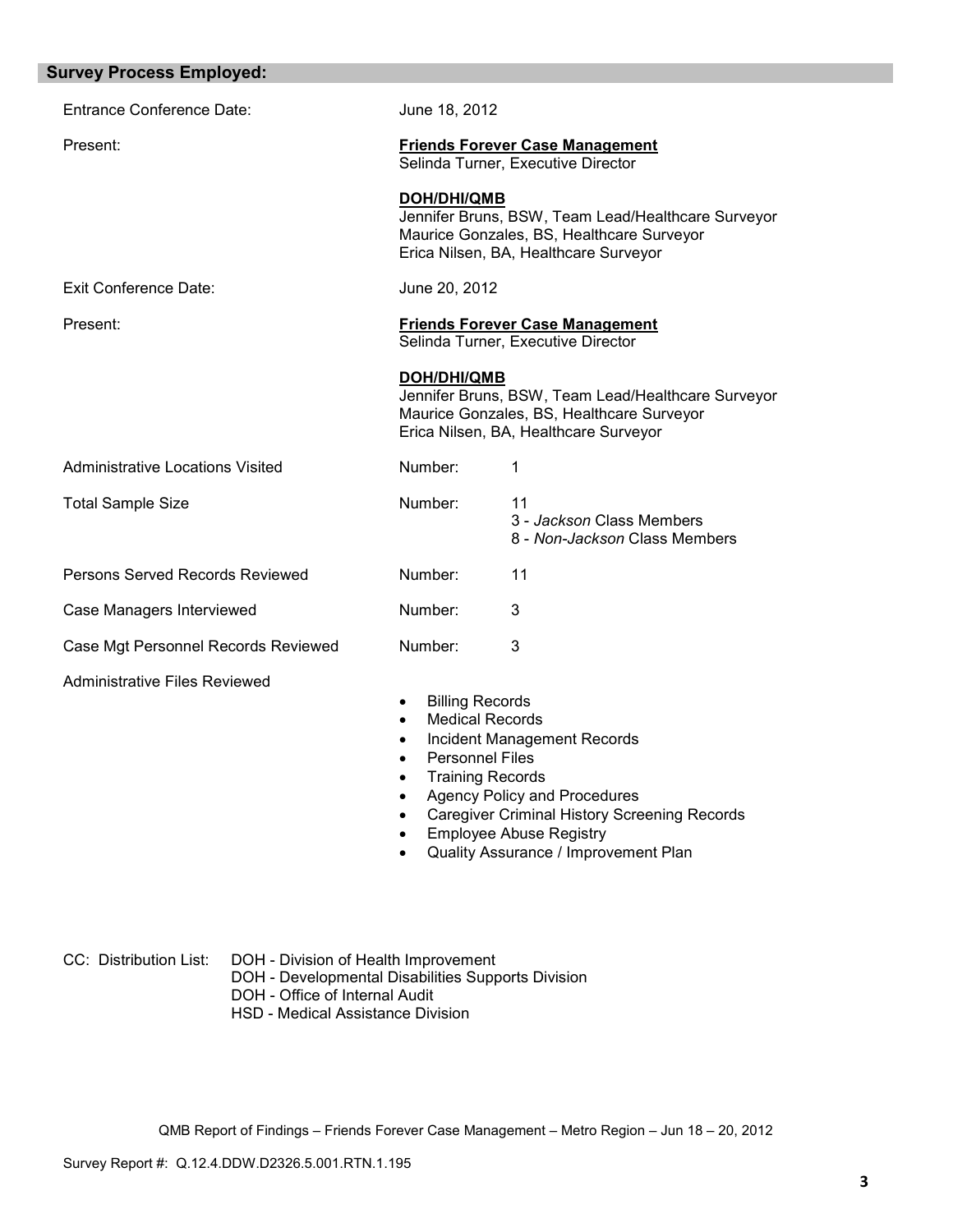## **Attachment A**

## **Provider Instructions for Completing the QMB Plan of Correction (POC) Process**

### *Introduction:*

After a QMB Compliance Survey, your QMB Report of Findings will be sent to you via e-mail.

Each provider must develop and implement a Plan of Correction (POC) that identifies specific quality assurance and quality improvement activities the agency will implement to correct deficiencies and prevent continued non compliance.

Agencies must submit their Plan of Correction within 10 business days from the date you receive the QMB Report of Findings. (Providers who do not submit a POC within 10 business days will be referred to the Internal Review Committee [IRC] for possible actions or sanctions).

Agencies must fully implement their approved Plan of Correction within 45 business days (10 business days to submit your POC for approval and 35 days to implement your approved Plan of Correction) from the date they receive the QMB Report of Findings. (Providers who fail to complete a POC within the 45 business days allowed shall be referred to the IRC for possible actions or sanctions.)

If you have questions about the Plan of Correction process, call the QMB Plan of Correction Coordinator at 505-699-9356 or email at Crystal.Lopez-Beck@state.nm.us. Requests for technical assistance must be requested through your DDSD Regional Office.

The POC process cannot resolve disputes regarding findings. If you wish to dispute a finding on the official Report of Findings, you must file an Informal Reconsideration of Findings (IRF) request within ten (10) business days of receiving your report. Please note that you must still submit a POC for findings that are in question (see Attachment "C").

## *Instructions for Completing Agency POC:*

## *Required Content*

Your Plan of Correction should provide a step-by-step description of the methods to correct each deficient practice to prevent recurrence and information that ensures the regulation cited is in compliance. The remedies noted in your POC are expected to be added to your Agency's required, annual Quality Assurance Plan.

If a deficiency has already been corrected, the plan should state how it was corrected, the completion date (date the correction was accomplished), and how possible recurrence of the deficiency will be prevented.

#### *The Plan of Correction must address the required six CMS core elements to address each deficiency of the POC:*

- 1. How the specific and realistic corrective action will be accomplished for individuals found to have been affected by the deficient practice.
- 2. How the agency will identify other individuals who have the potential to be affected by the same deficient practice, and how the agency will act to protect individuals in similar situations.
- 3. What QA measures will be put into place or systemic changes made to ensure that the deficient practice will not recur
- 4. Indicate how the agency plans to monitor its performance to make sure that solutions are sustained. The agency must develop a QA plan for ensuring that correction is achieved and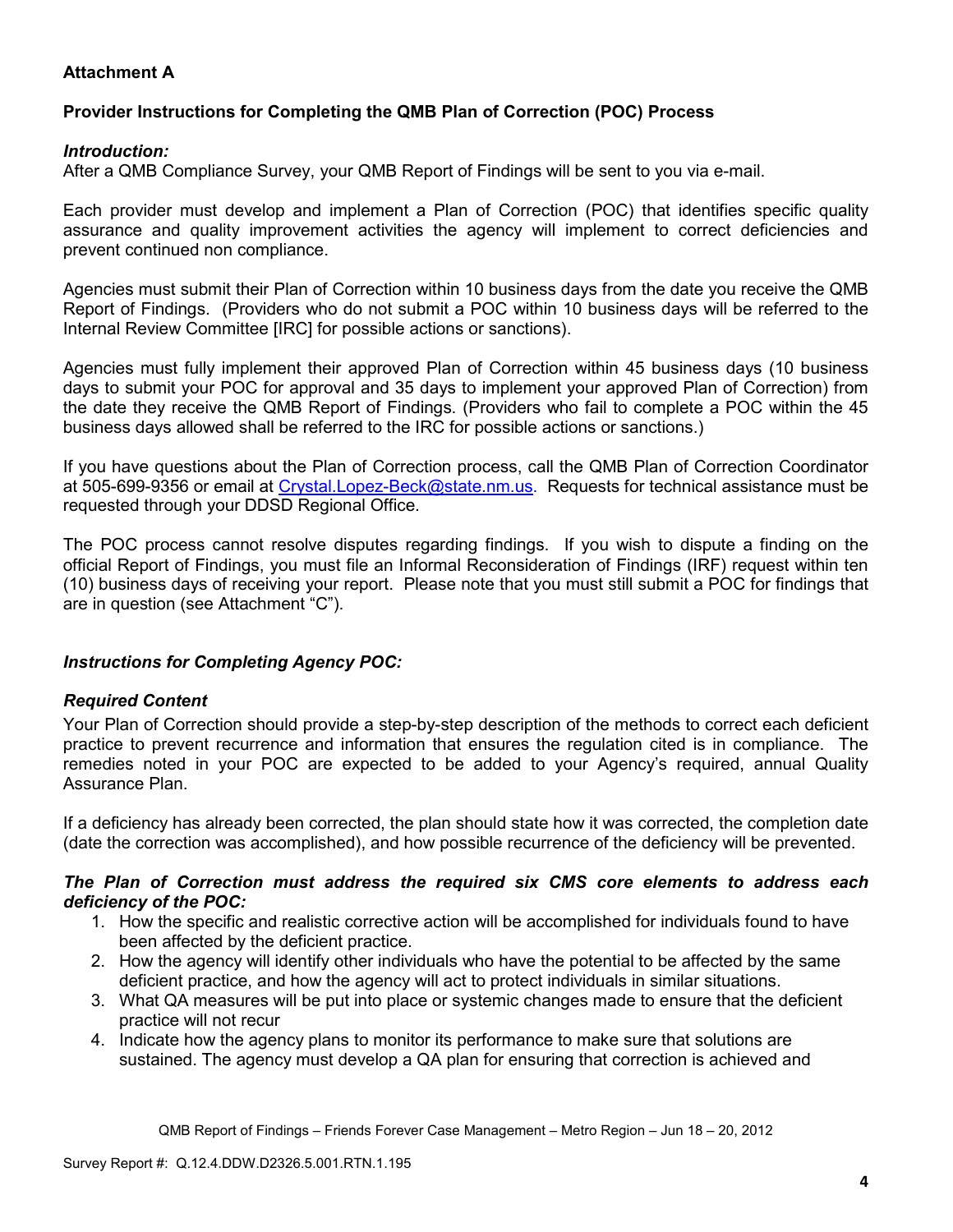sustained. This QA plan must be implemented, and the corrective action evaluated for its effectiveness. The plan of correction is integrated into the agency quality assurance system; and

- 5. Include dates when corrective action will be completed. The corrective action completion dates must be acceptable to the State.
- 6. The POC must be signed and dated by the agency director or other authorized official.

*The following details should be considered when developing your POC:* 

- Details about how and when Consumer, Personnel and Residential files are audited by Agency personnel to ensure they contain required documents;
- Information about how Medication Administration Records are reviewed to verify they contain all required information before they are distributed, as they are being used, and after they are completed;
- Your processes for ensuring that all staff are trained in Core Competencies, Incident Reporting, and Individual-Specific service requirements, etc;
- How accuracy in Billing documentation is assured;
- How health, safety is assured;
- For Case Management Providers, how ISPs are reviewed to verify they meet requirements, how the timeliness of LOC packet submissions and consumer visits are tracked;
- Your process for gathering, analyzing and responding to Quality data; and,
- Details about Quality Targets in various areas, current status, analyses about why targets were not met, and remedies implemented.

*Note:* **Instruction or in-service of staff alone may not be a sufficient plan of correction.** This is a good first step toward correction, but additional steps should be taken to ensure the deficiency is corrected and will not recur.

## *Completion Dates*

- The plan of correction must include a **completion date** (entered in the far right-hand column) for each finding. Be sure the date is **realistic** in the amount of time your Agency will need to correct the deficiency; not to exceed 45 total business days.
- Direct care issues should be corrected immediately and monitored appropriately.
- Some deficiencies may require a staged plan to accomplish total correction.
- Deficiencies requiring replacement of equipment, etc., may require more time to accomplish correction but should show reasonable time frames.

## *Initial Submission of the Plan of Correction Requirements*

- 1. The Plan of Correction must be completed on the official QMB Survey Report of Findings/Plan of Correction Form and received by QMB within ten (10) business days from the date you received the report of findings.
- 2. For questions about the POC process, call the QMB POC Coordinator, Crystal Lopez-Beck at 505- 699-9356 for assistance.
- 3. For Technical Assistance (TA) in developing or implementing your POC, contact your local DDSD Regional Office.
- 4. Submit your POC to Crystal Lopez-Beck, POC Coordinator in any of the following ways:
	- a. Electronically at Crystal.Lopez-Beck@state.nm.us *(preferred method)*
	- b. Fax to 505-222-8661, or
	- c. Mail to POC Coordinator, 5301 Central Avenue SW, Suite 400, Albuquerque, NM 87108
- 5. Do not submit supporting documentation (evidence of compliance) to QMB until after your POC has been approved by the QMB.
- 6. QMB will notify you when your POC has been "approve" or "denied."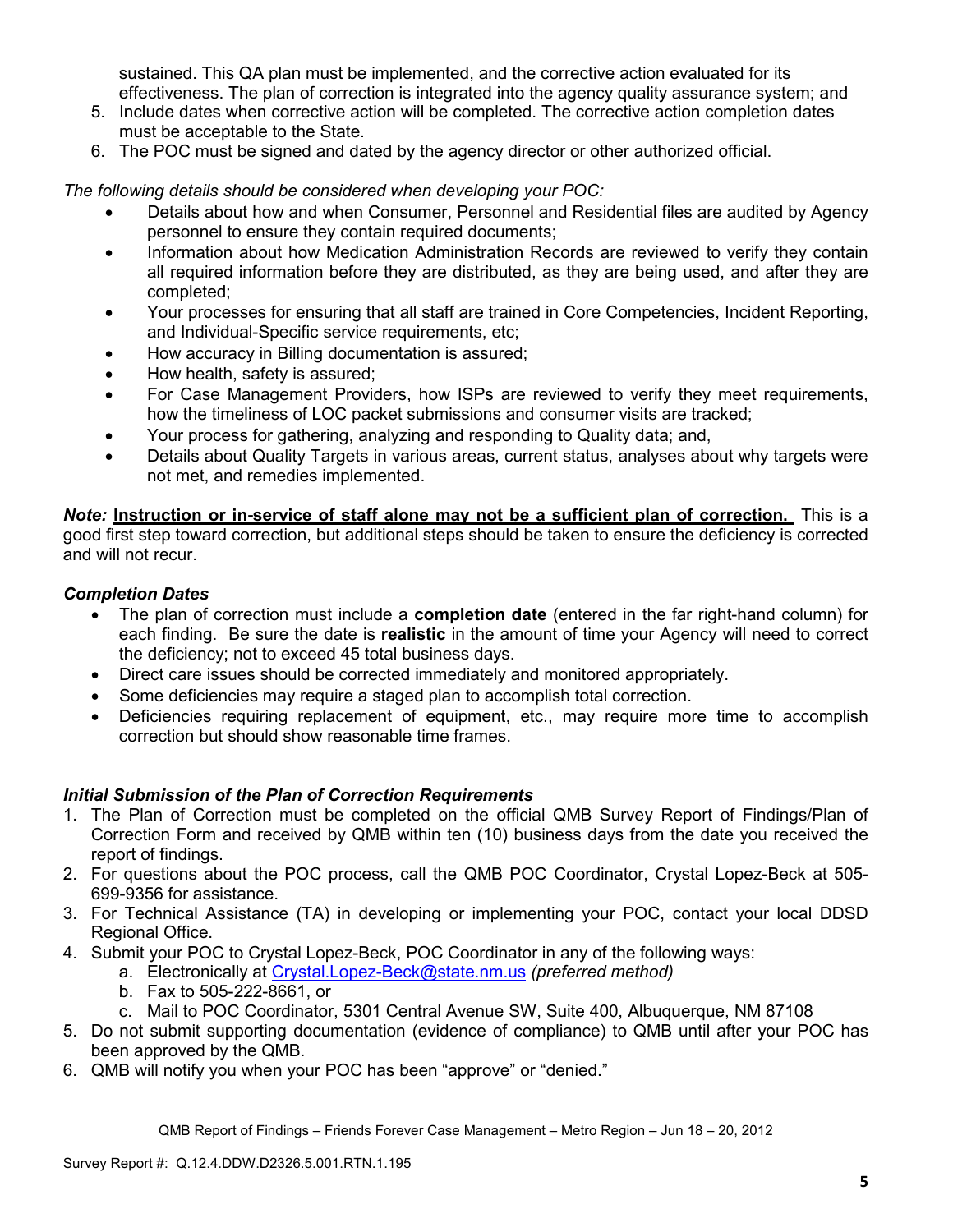- a. During this time, whether your POC is "approved," or "denied," you will have a maximum of 45 business days from the date of receipt of your Report of Findings to correct all survey deficiencies.
- b. If your POC is denied, it must be revised and resubmitted as soon as possible, as the 45 business day limit is in effect.
- c. If your POC is denied a second time your agency may be referred to the Internal Review Committee.
- d. You will receive written confirmation when your POC has been approved by QMB and a final deadline for completion of your POC.
- 7. Failure to submit your POC within 10 business days without prior approval of an extension by QMB will result in a referral to the Internal Review Committee and the possible implementation of monetary penalties and/or sanctions.

## *POC Document Submission Requirements*

Once your POC has been approved by the QMB Plan of Correction Coordinator you must submit copies of documents as evidence that all deficiencies have been corrected, as follows.

- 1. Your internal documents are due within a *maximum* of 45 business days of receipt of your Report of Findings.
- 2. You may submit your documents by postal mail (paper hard copy or on a disc), fax, or electronically (scanned and attached to e-mails).
- 3. All submitted documents *must be annotated*; please be sure the tag numbers and Identification numbers are indicated on each document submitted. Documents which are not annotated with the Tag number and Identification number may not be accepted.
- 4. Do not submit original documents; Please provide copies or scanned electronic files for evidence. Originals must be maintained in the agency file(s) per DDSD Standards.
- 5. In lieu of some documents, you may submit copies of file or home audit forms that clearly indicate cited deficiencies have been corrected, other attestations of correction must be approved by the Plan of Correction Coordinator prior to their submission.
- 6. For billing deficiencies, you must submit:
	- a. Evidence of an internal audit of billing documentation for a sample of individuals and timeframes;
	- b. Copies of "void and adjust" forms submitted to correct all over-billed or unjustified units billed identified during your internal audit.

Revisions, Modifications or Extensions to your Plan of Correction (post QMB approval) must be made in writing and submitted to the Deputy Chief at QMB, prior to the due date and are approved on a case-bycase basis. No changes may be made to your POC or the timeframes for implementation without written approval of the POC Coordinator.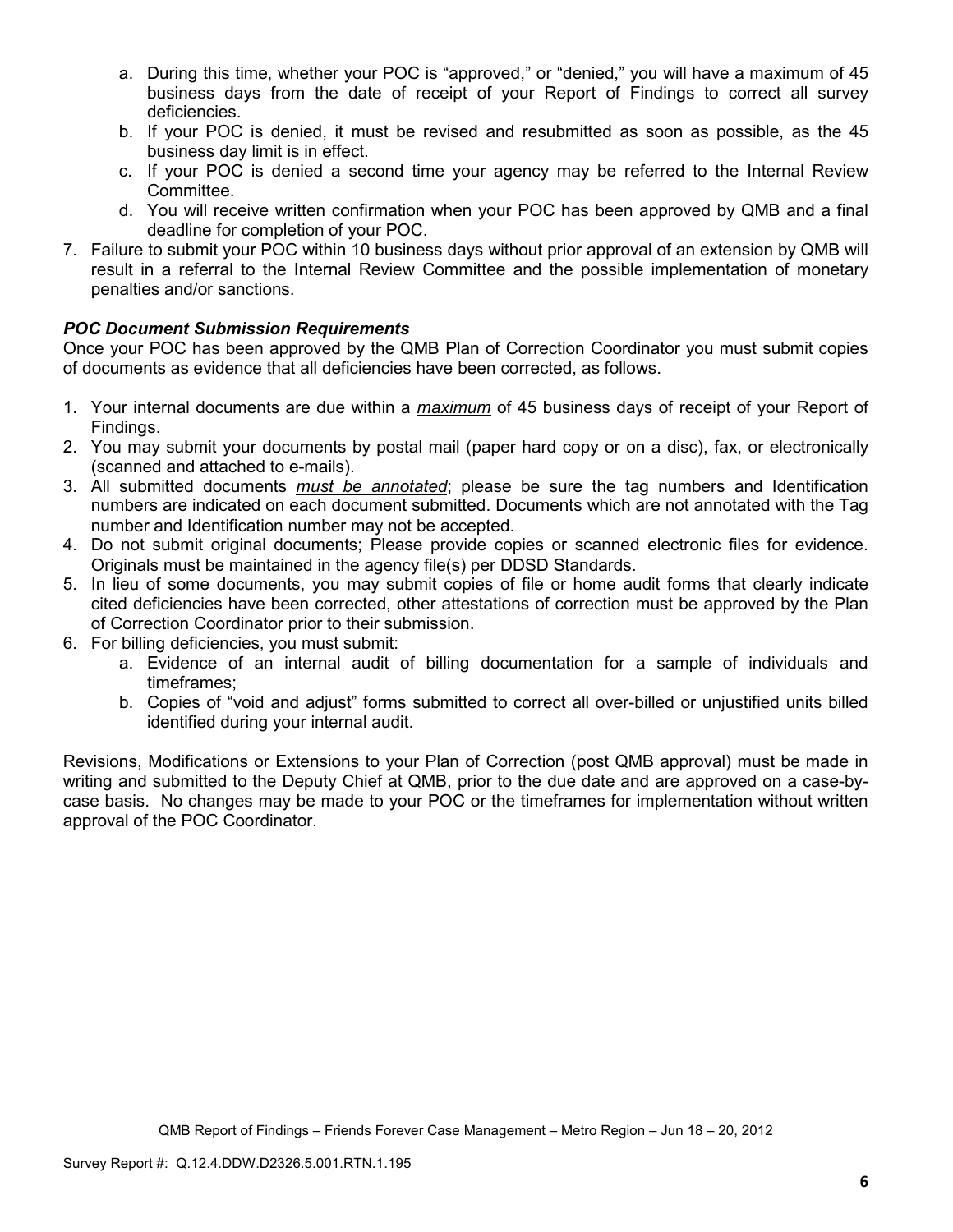## **QMB Determinations of Compliance**

## • "Compliance with Conditions of Participation"

The QMB determination of "Compliance with Conditions of Participation," indicates that a provider is in compliance with all 'Conditions of Participation,' (CoP) but may have standard level deficiencies (deficiencies which are not at the condition level) out of compliance. The agency has obtained a level of compliance such that there is a minimal potential for harm to individuals' health and safety. To qualify for a determination of Compliance with Conditions of Participation, the provider must be in compliance with *all* Conditions of Participation.

# • "Partial-Compliance with Conditions of Participation"

The QMB determination of "Partial-Compliance with Conditions of Participation" indicates that a provider is out of compliance with one (1) to three (3) 'Conditions of Participation.' This partialcompliance, if not corrected, may result in a serious negative outcome or the potential for more than minimal harm to individuals' health and safety. The Agency may also have standard level deficiencies (deficiencies which are not at the condition level).

Providers receiving a repeat determination of 'Partial-Compliance' for repeat deficiencies of CoPs may be referred by the Quality Management Bureau to the Internal Review Committee (IRC) for consideration of remedies and possible actions.

## • "Non-Compliant with Conditions of Participation":

The QMB determination of "Non-Compliance with Conditions of Participation," indicates a provider is significantly out of compliance with Conditions of Participation and/or has:

- Four (4) Conditions of Participation out of compliance.
- Multiple findings of widespread non-compliance with any standard or regulation with a significant potential for more than minimal harm.
- Any finding of actual harm or Immediate Jeopardy.

The Agency may also have standard level deficiencies (deficiencies which are not at the condition level).

Providers receiving a repeat determination of 'Non-Compliance' will be referred by Quality Management Bureau to the Internal Review Committee (IRC) for consideration of remedies and possible actions.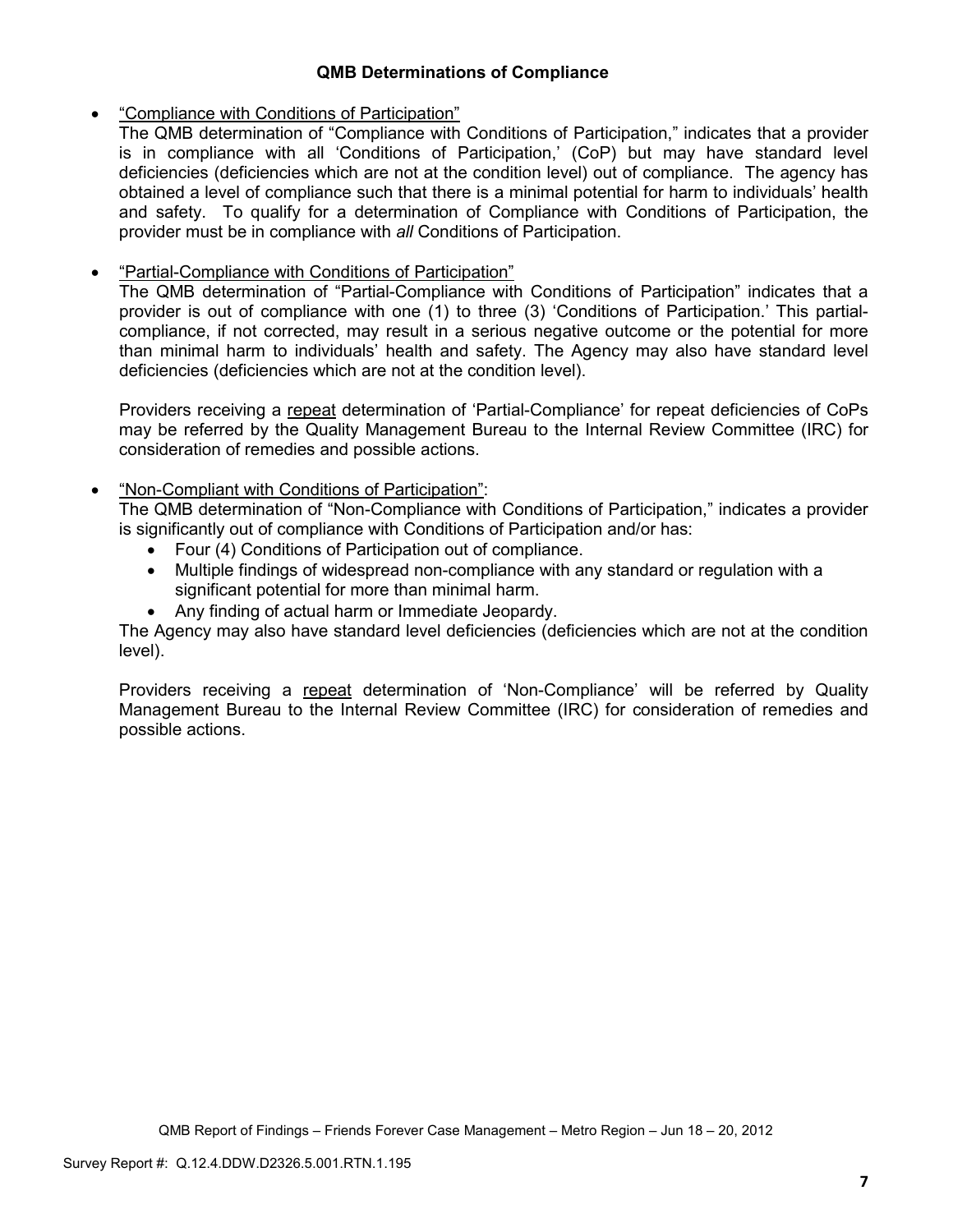#### **Guidelines for the Provider Informal Reconsideration of Finding (IRF) Process**

## **Introduction:**

Throughout the QMB Survey process, surveyors are openly communicating with providers. Open communication means surveyors have clarified issues and/or requested missing information before completing the review through the use of the signed/dated "Document Request," or "administrative Needs," etc. forms. Regardless, there may still be instances where the provider disagrees with a specific finding. Providers may use the following process to informally dispute a finding.

# **Instructions:**

- 1. The Informal Reconsideration of the Finding (IRF) request must be in writing to the QMB Deputy Bureau Chief **within 10 business days** of receipt of the final Report of Findings.
- 2. The written request for an IRF *must* be completed on the QMB Request for Informal Reconsideration of Finding form available on the QMB website: http://dhi.health.state.nm.us/qmb
- 3. The written request for an IRF must specify in detail the request for reconsideration and why the finding is inaccurate.
- 4. The IRF request must include all supporting documentation or evidence.
- 5. If you have questions about the IRC process, email the IRF Chairperson, Scott Good at scott.good@state.nm.us for assistance.

## **The following limitations apply to the IRF process:**

- The request for an IRF and all supporting evidence must be received within 10 business days.
- Findings based on evidence requested during the survey and not provided may not be subject to reconsideration.
- The supporting documentation must be new evidence not previously reviewed or requested by the survey team.
- Providers must continue to complete their Plan of Correction during the IRF process
- Providers may not request an IRF to challenge the sampling methodology.
- Providers may not request an IRF based on disagreement with the nature of the standard or regulation.
- Providers may not request an IRF to challenge the team composition.
- Providers may not request an IRF to challenge the DHI/QMB determination of compliance or the length of their DDSD provider contract.

A Provider forfeits the right to an IRF if the request is not made within 10 business days of receiving the report and/or does not include all supporting documentation or evidence to show compliance with the standards and regulations.

The IRF Committee will review the request, the Provider will be notified in writing of the ruling; no face-toface meeting will be conducted.

When a Provider requests that a finding be reconsidered, it does not stop or delay the Plan of Correction process. **Providers must continue to complete the Plan of Correction, including the finding in dispute regardless of the IRF status.** If a finding is removed or modified, it will be noted and removed or modified from the Report of Findings. It should be noted that in some cases a Plan of Correction may be completed prior to the IRF process being completed. The provider will be notified in writing on the decisions of the IRF committee.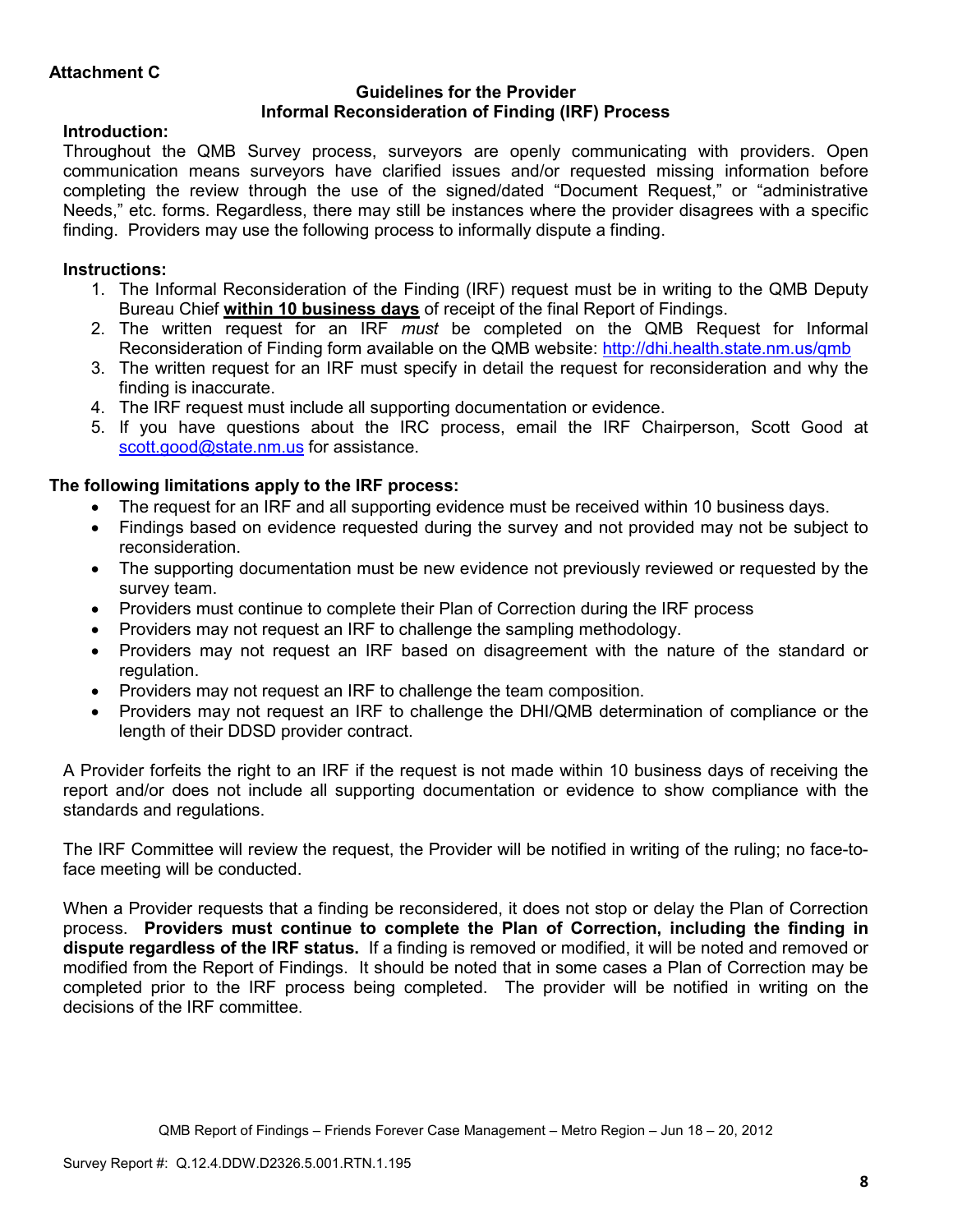**Agency: Friends Forever Case Management - Metro Region** Program: Developmental Disabilities Waiver<br>Service: Case Management Case Management Monitoring Type: Routine Survey<br>Date of Survey: June 18 - 20, 20 **Date of Survey: June 18 - 20, 2012** 

| <b>Standard of Care</b>                                                                                                                                                                                                                                                                                                                                                                                                                                                                                                                                                                                                                                                                                                                                                                                                                                                                                                                                                                                                                                                                                                                          | <b>Deficiencies</b>                                                                                                                                                                                                                                                                                                                                                                                                                                                                                                                                                                                                                                                                                                                                     | <b>Agency Plan of Correction, On-going</b><br><b>QA/QI &amp; Responsible Party</b>                                                                                           | <b>Date</b><br><b>Due</b> |
|--------------------------------------------------------------------------------------------------------------------------------------------------------------------------------------------------------------------------------------------------------------------------------------------------------------------------------------------------------------------------------------------------------------------------------------------------------------------------------------------------------------------------------------------------------------------------------------------------------------------------------------------------------------------------------------------------------------------------------------------------------------------------------------------------------------------------------------------------------------------------------------------------------------------------------------------------------------------------------------------------------------------------------------------------------------------------------------------------------------------------------------------------|---------------------------------------------------------------------------------------------------------------------------------------------------------------------------------------------------------------------------------------------------------------------------------------------------------------------------------------------------------------------------------------------------------------------------------------------------------------------------------------------------------------------------------------------------------------------------------------------------------------------------------------------------------------------------------------------------------------------------------------------------------|------------------------------------------------------------------------------------------------------------------------------------------------------------------------------|---------------------------|
|                                                                                                                                                                                                                                                                                                                                                                                                                                                                                                                                                                                                                                                                                                                                                                                                                                                                                                                                                                                                                                                                                                                                                  |                                                                                                                                                                                                                                                                                                                                                                                                                                                                                                                                                                                                                                                                                                                                                         | CMS Assurance - Plan of Care - ISP Development & Monitoring - Service plans address all participates' assessed needs(including                                               |                           |
|                                                                                                                                                                                                                                                                                                                                                                                                                                                                                                                                                                                                                                                                                                                                                                                                                                                                                                                                                                                                                                                                                                                                                  |                                                                                                                                                                                                                                                                                                                                                                                                                                                                                                                                                                                                                                                                                                                                                         | health and safety risk factors) and goals, either by waiver services or through other means. Services plans are updated or revised at                                        |                           |
| least annually or when warranted by changes in the waiver participants' needs.                                                                                                                                                                                                                                                                                                                                                                                                                                                                                                                                                                                                                                                                                                                                                                                                                                                                                                                                                                                                                                                                   |                                                                                                                                                                                                                                                                                                                                                                                                                                                                                                                                                                                                                                                                                                                                                         |                                                                                                                                                                              |                           |
| Tag #1A08 Agency Case File                                                                                                                                                                                                                                                                                                                                                                                                                                                                                                                                                                                                                                                                                                                                                                                                                                                                                                                                                                                                                                                                                                                       | <b>Standard Level Deficiency</b>                                                                                                                                                                                                                                                                                                                                                                                                                                                                                                                                                                                                                                                                                                                        |                                                                                                                                                                              |                           |
| Developmental Disabilities (DD) Waiver Service<br>Standards effective 4/1/2007<br><b>CHAPTER 1 II. PROVIDER AGENCY</b><br><b>REQUIREMENTS:</b> The objective of these<br>standards is to establish Provider Agency policy,<br>procedure and reporting requirements for DD<br>Medicaid Waiver program. These requirements<br>apply to all such Provider Agency staff, whether<br>directly employed or subcontracting with the<br>Provider Agency. Additional Provider Agency<br>requirements and personnel qualifications may<br>be applicable for specific service standards.<br>D. Provider Agency Case File for the<br><b>Individual:</b> All Provider Agencies shall maintain<br>at the administrative office a confidential case<br>file for each individual. Case records belong to<br>the individual receiving services and copies shall<br>be provided to the receiving agency whenever<br>an individual changes providers. The record<br>must also be made available for review when<br>requested by DOH, HSD or federal government<br>representatives for oversight purposes. The<br>individual's case file shall include the following | Based on record review, the Agency failed to<br>maintain at the administrative office a<br>confidential case file for 3 of 11 individuals.<br>Review of the Agency individual case files found<br>the following items were not found, incomplete,<br>and/or not current:<br>• Dental Exam<br><sup>o</sup> Individual #4 - As indicated by the DDSD<br>file matrix Dental Exams are to be<br>conducted annually. No documented<br>evidence of exam was found<br>• Mammogram Exam<br>° Individual #4 - As indicated by the<br>documentation reviewed, exam was ordered<br>at Annual Physical Exam on 11/11/2011. No<br>documented evidence was found to verify<br>visit was completed.<br>• Blood Levels<br>$\degree$ Individual #2 - As indicated by the | Provider:<br>State your Plan of Correction for the findings in<br>this Tag above this line.<br>Enter your Quality Assurance/Quality<br>Improvement processes below the line. |                           |

QMB Report of Findings – Friends Forever Case Management – Metro Region – Jun 18 – 20, 2012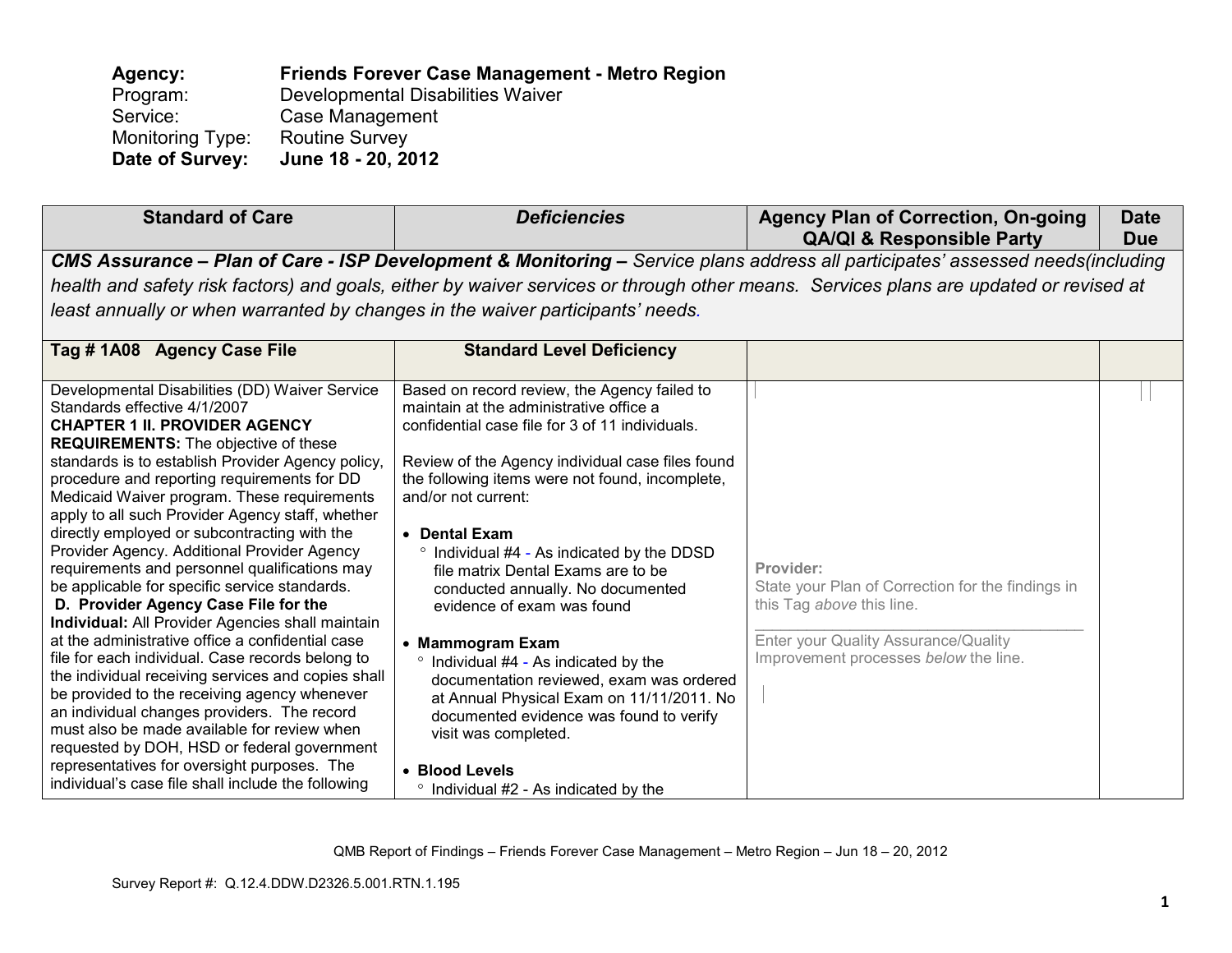| requirements:                                       | documentation reviewed, lab work was       |  |
|-----------------------------------------------------|--------------------------------------------|--|
|                                                     |                                            |  |
| (1) Emergency contact information, including the    | ordered on 12/16/2011. Follow-up was to be |  |
| individual's address, telephone number,             | completed in 3 months. No documented       |  |
| names and telephone numbers of relatives,           | evidence of follow-up found to indicate it |  |
| or guardian or conservator, physician's             | was completed.                             |  |
| name(s) and telephone number(s), pharmacy           |                                            |  |
| name, address and telephone number, and             | • Individual #11 - As indicated by the     |  |
| health plan if appropriate;                         | documentation reviewed, lab work was       |  |
| (2) The individual's complete and current ISP,      | ordered on 4/16/2012. No documented        |  |
| with all supplemental plans specific to the         | evidence found to verify it was completed. |  |
| individual, and the most current completed          |                                            |  |
| Health Assessment Tool (HAT);                       |                                            |  |
| (3) Progress notes and other service delivery       |                                            |  |
| documentation;                                      |                                            |  |
| (4) Crisis Prevention/Intervention Plans, if there  |                                            |  |
| are any for the individual;                         |                                            |  |
| (5) A medical history, which shall include at least |                                            |  |
| demographic data, current and past medical          |                                            |  |
| diagnoses including the cause (if known) of         |                                            |  |
| the developmental disability, psychiatric           |                                            |  |
| diagnoses, allergies (food, environmental,          |                                            |  |
| medications), immunizations, and most               |                                            |  |
| recent physical exam;                               |                                            |  |
| (6) When applicable, transition plans completed     |                                            |  |
| for individuals at the time of discharge from       |                                            |  |
| Fort Stanton Hospital or Los Lunas Hospital         |                                            |  |
| and Training School; and                            |                                            |  |
| (7) Case records belong to the individual           |                                            |  |
| receiving services and copies shall be              |                                            |  |
| provided to the individual upon request.            |                                            |  |
|                                                     |                                            |  |
| (8) The receiving Provider Agency shall be          |                                            |  |
| provided at a minimum the following records         |                                            |  |
| whenever an individual changes provider             |                                            |  |
| agencies:                                           |                                            |  |
| (a) Complete file for the past 12 months;           |                                            |  |
| (b) ISP and quarterly reports from the current      |                                            |  |
| and prior ISP year;                                 |                                            |  |
| (c) Intake information from original admission      |                                            |  |
| to services; and                                    |                                            |  |
| (d) When applicable, the Individual                 |                                            |  |
| Transition Plan at the time of discharge            |                                            |  |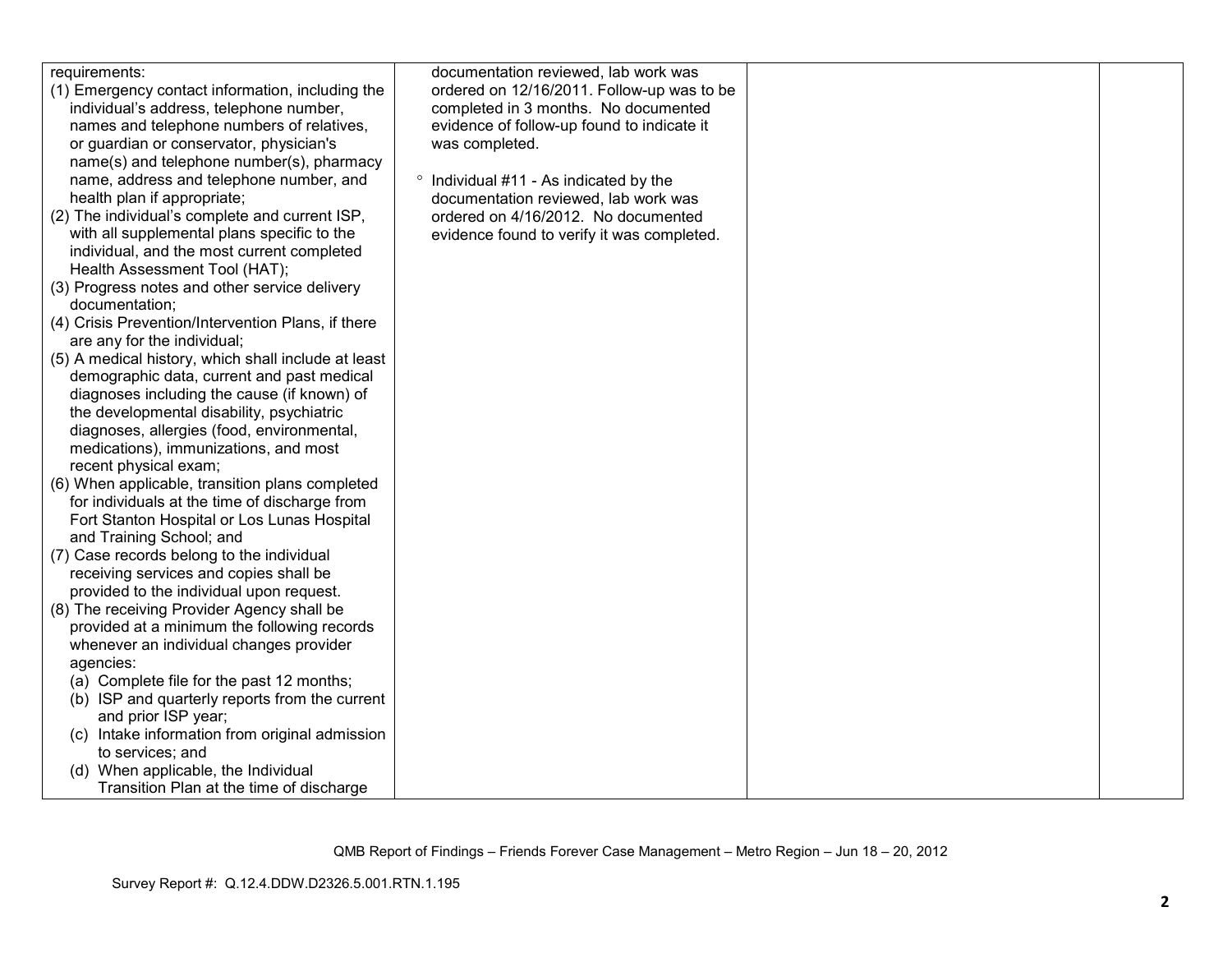| from Los Lunas Hospital and Training<br>School or Ft. Stanton Hospital. |  |  |
|-------------------------------------------------------------------------|--|--|
|                                                                         |  |  |
|                                                                         |  |  |
|                                                                         |  |  |
|                                                                         |  |  |
|                                                                         |  |  |
|                                                                         |  |  |
|                                                                         |  |  |
|                                                                         |  |  |
|                                                                         |  |  |
|                                                                         |  |  |
|                                                                         |  |  |
|                                                                         |  |  |
|                                                                         |  |  |
|                                                                         |  |  |
|                                                                         |  |  |
|                                                                         |  |  |
|                                                                         |  |  |
|                                                                         |  |  |
|                                                                         |  |  |
|                                                                         |  |  |
|                                                                         |  |  |
|                                                                         |  |  |
|                                                                         |  |  |
|                                                                         |  |  |
|                                                                         |  |  |
|                                                                         |  |  |
|                                                                         |  |  |
|                                                                         |  |  |
|                                                                         |  |  |
|                                                                         |  |  |
|                                                                         |  |  |
|                                                                         |  |  |
|                                                                         |  |  |
|                                                                         |  |  |
|                                                                         |  |  |
|                                                                         |  |  |
|                                                                         |  |  |
|                                                                         |  |  |
|                                                                         |  |  |
|                                                                         |  |  |

QMB Report of Findings – Friends Forever Case Management – Metro Region – Jun 18 – 20, 2012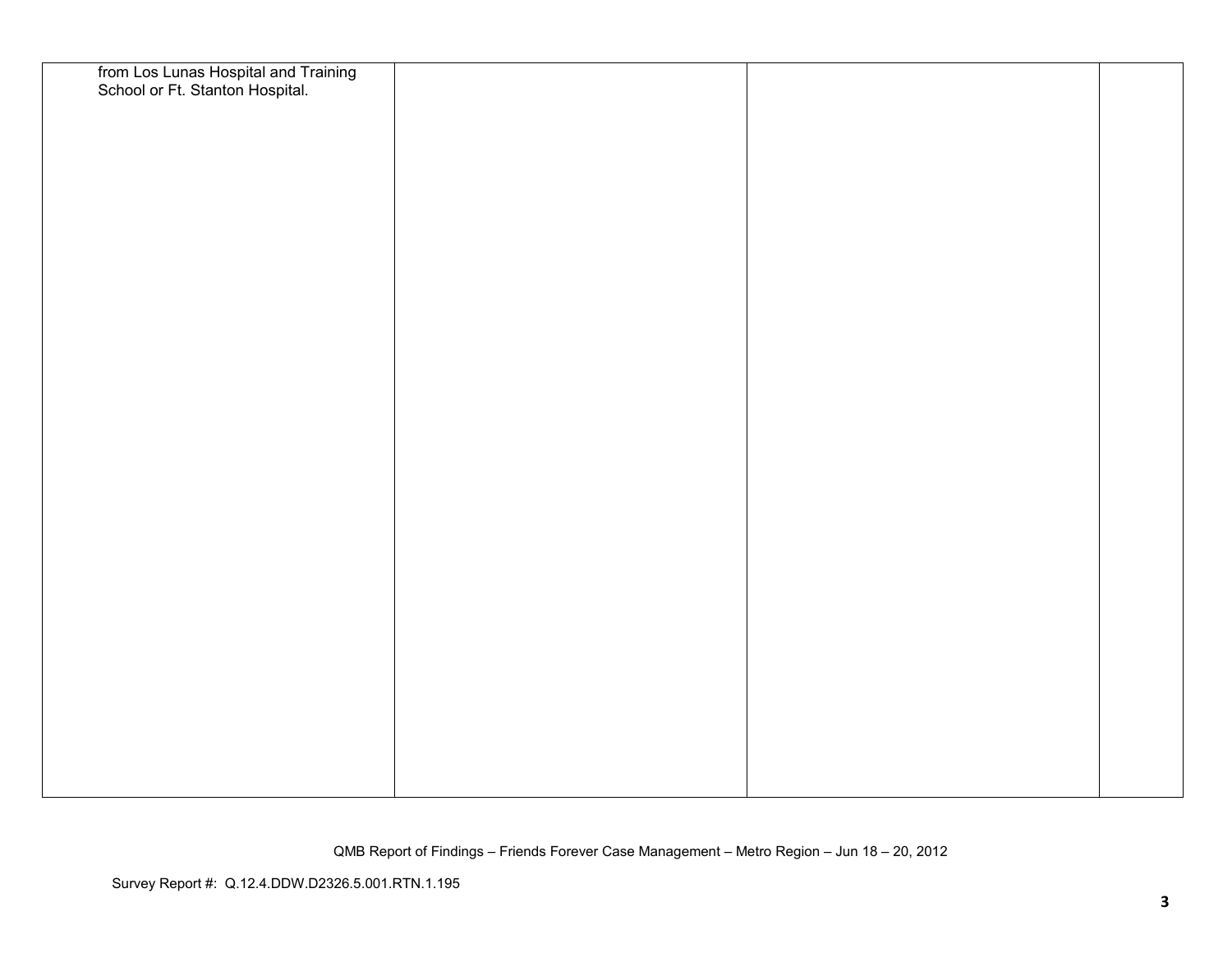| Tag #4C02 Scope of Services - Primary<br><b>Freedom of Choice</b>                                                                                                                                                                       | <b>Standard Level Deficiency</b>                                                                                                                                                                                                 |                                                                                                                                                                              |  |
|-----------------------------------------------------------------------------------------------------------------------------------------------------------------------------------------------------------------------------------------|----------------------------------------------------------------------------------------------------------------------------------------------------------------------------------------------------------------------------------|------------------------------------------------------------------------------------------------------------------------------------------------------------------------------|--|
| Developmental Disabilities (DD) Waiver Service<br>Standards effective 4/1/2007<br><b>CHAPTER 4 II. SCOPE OF CASE</b><br><b>MANAGEMENT SERVICES: Case</b><br>Management shall include, but is not limited to,<br>the following services: | Based on record review the Agency failed to<br>maintain documentation assuring individuals<br>obtained all services through the freedom of<br>choice process for 1 of 11 individuals.<br>No evidence was found of the following: |                                                                                                                                                                              |  |
| T. Assure individuals obtain all services through<br>the Freedom of Choice process.                                                                                                                                                     | • Primary Freedom of Choice (#10)                                                                                                                                                                                                |                                                                                                                                                                              |  |
|                                                                                                                                                                                                                                         |                                                                                                                                                                                                                                  | Provider:<br>State your Plan of Correction for the findings in<br>this Tag above this line.<br>Enter your Quality Assurance/Quality<br>Improvement processes below the line. |  |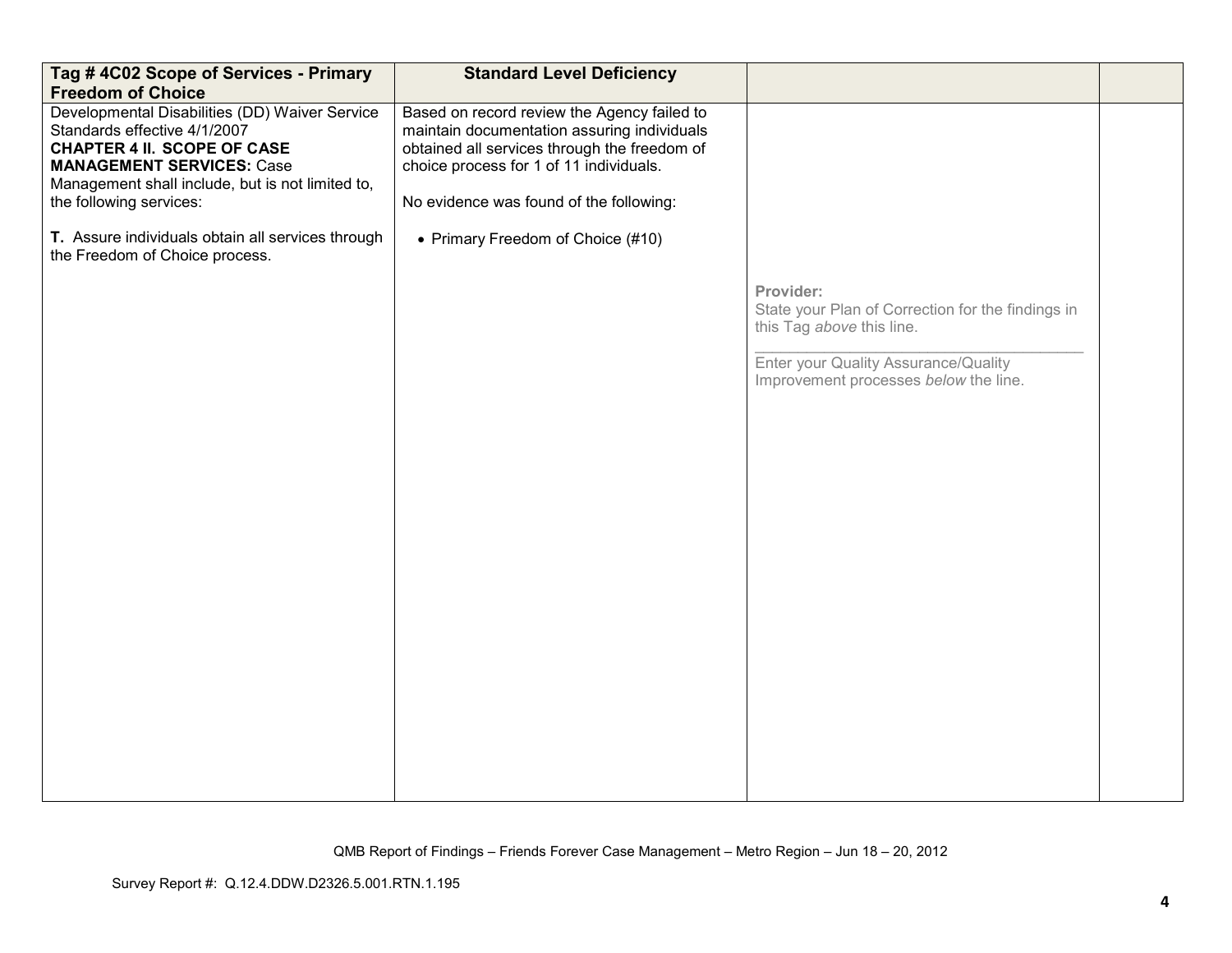| Tag #4C15.1 - QA Requirements - Bi-                                                                                                                                                                                                                                                                                                                                                                                                                                                                                                                                                                                                                                  | <b>Standard Level Deficiency</b>                                                                                                                                                                                                                                                                                                                                                                                                                                                                      |                                                                                                                                                                              |  |
|----------------------------------------------------------------------------------------------------------------------------------------------------------------------------------------------------------------------------------------------------------------------------------------------------------------------------------------------------------------------------------------------------------------------------------------------------------------------------------------------------------------------------------------------------------------------------------------------------------------------------------------------------------------------|-------------------------------------------------------------------------------------------------------------------------------------------------------------------------------------------------------------------------------------------------------------------------------------------------------------------------------------------------------------------------------------------------------------------------------------------------------------------------------------------------------|------------------------------------------------------------------------------------------------------------------------------------------------------------------------------|--|
| <b>Annual Reports &amp; Provider Quarterly</b><br><b>Reports</b>                                                                                                                                                                                                                                                                                                                                                                                                                                                                                                                                                                                                     |                                                                                                                                                                                                                                                                                                                                                                                                                                                                                                       |                                                                                                                                                                              |  |
| <b>CHAPTER 4 IV. CASE MANAGEMENT</b><br><b>PROVIDER AGENCY REQUIREMENTS</b><br>C. Quality Assurance Requirements: Case<br>Management Provider Agencies will use an<br>Internal Quality Assurance and<br>Improvement Plan that must be submitted<br>to and reviewed by the Statewide Case<br>Management Coordinator, that shall include<br>but is not limited to the following:<br>Case Management Provider Agencies are<br>(1)<br>to:<br>(a) Use a formal ongoing monitoring protocol<br>that provides for the evaluation of quality,<br>effectiveness and continued need for<br>services and supports provided to the<br>individual. This protocol shall be written | Based on record review, the Agency failed to<br>ensure that reports and ISP's meet required<br>timelines and include the required contents for 2<br>of 11 individuals.<br>The following quarterly/bi-annual reports were<br>not found:<br>• Supported Living Quarterly Reports:<br>° Individual #1 - None found for April 2011 -<br><b>June 2011</b><br>• Community Inclusion - Adult Habilitation<br><b>Quarterly Reports:</b><br>$\degree$ Individual #4 - None found for July 2011 -<br>March 2012 | Provider:<br>State your Plan of Correction for the findings in<br>this Tag above this line.<br>Enter your Quality Assurance/Quality<br>Improvement processes below the line. |  |
| and its implementation documented.<br>(b) Assure that reports and ISPs meet<br>required timelines and include required<br>content.                                                                                                                                                                                                                                                                                                                                                                                                                                                                                                                                   |                                                                                                                                                                                                                                                                                                                                                                                                                                                                                                       |                                                                                                                                                                              |  |
| (c) Conduct a quarterly review of progress<br>reports from service providers to verify<br>that the individual's desired outcomes<br>and action plans remain appropriate and<br>realistic.                                                                                                                                                                                                                                                                                                                                                                                                                                                                            |                                                                                                                                                                                                                                                                                                                                                                                                                                                                                                       |                                                                                                                                                                              |  |
| (i) If the service providers' quarterly<br>reports are not received by the Case<br>Management Provider Agency within<br>fourteen (14) days following the end of<br>the quarter, the Case Management<br>Provider Agency is to contact the<br>service provider in writing requesting<br>the report within one week from that<br>date.<br>If the quarterly report is not received<br>(ii)                                                                                                                                                                                                                                                                               |                                                                                                                                                                                                                                                                                                                                                                                                                                                                                                       |                                                                                                                                                                              |  |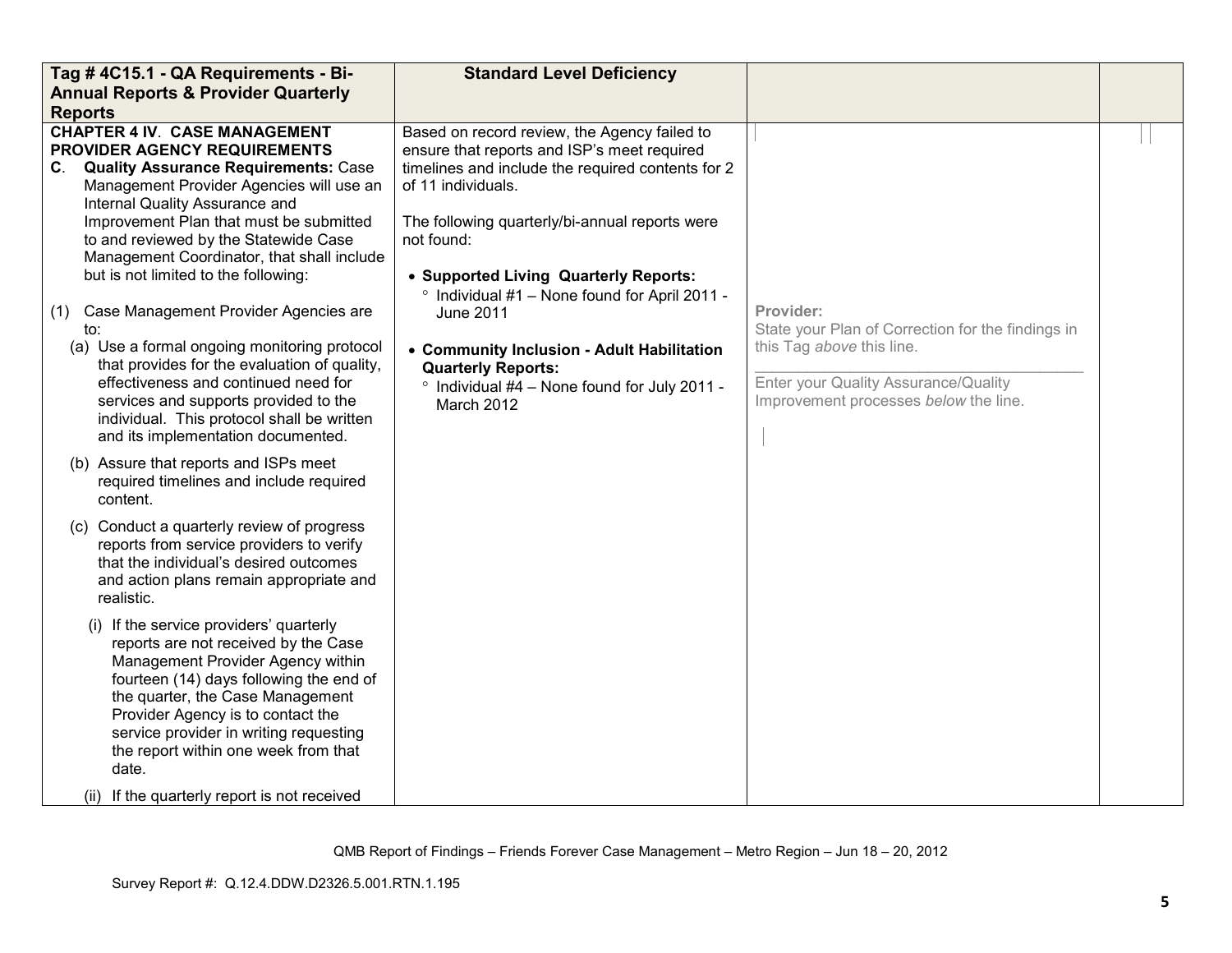| within one week of the written request,<br>the Case Management Provider<br>Agency is to contact the respective<br>DDSD Regional Office in writing within<br>one business day for assistance in<br>obtaining required reports.                                                                                                                                                                                                                                                                                                                                       |  |  |
|---------------------------------------------------------------------------------------------------------------------------------------------------------------------------------------------------------------------------------------------------------------------------------------------------------------------------------------------------------------------------------------------------------------------------------------------------------------------------------------------------------------------------------------------------------------------|--|--|
| (d) Assure at least quarterly that Crisis<br>Prevention/Intervention Plans are in<br>place in the residence and at the Provider<br>Agency of the Day Services for all<br>individuals who have chronic medical<br>condition(s) with potential for life<br>threatening complications and/or who<br>have behavioral challenge(s) that pose a<br>potential for harm to themselves or<br>others.                                                                                                                                                                         |  |  |
| (e) Assure at least quarterly that a current<br>Health Care Plan (HCP) is in place in the<br>residence and day service site for<br>individuals who receive Community Living<br>or Day Services and who have a HAT<br>score of 4, 5, or 6. During face-to-face<br>visits and review of quarterly reports, the<br>Case Manager is required to verify that<br>the Health Care Plan is being<br>implemented.                                                                                                                                                            |  |  |
| <b>Assure that Community Living Services</b><br>(1)<br>are delivered in accordance with<br>standards, including responsibility of the<br>IDT Members to plan for at least 30 hours<br>per week of planned activities outside the<br>residence. If this is not possible due to<br>the needs of the individual, a goal shall<br>be developed that focuses on appropriate<br>levels of community integration. These<br>activities do not need to be limited to paid<br>supports but may include independent or<br>leisure activities appropriate to the<br>individual. |  |  |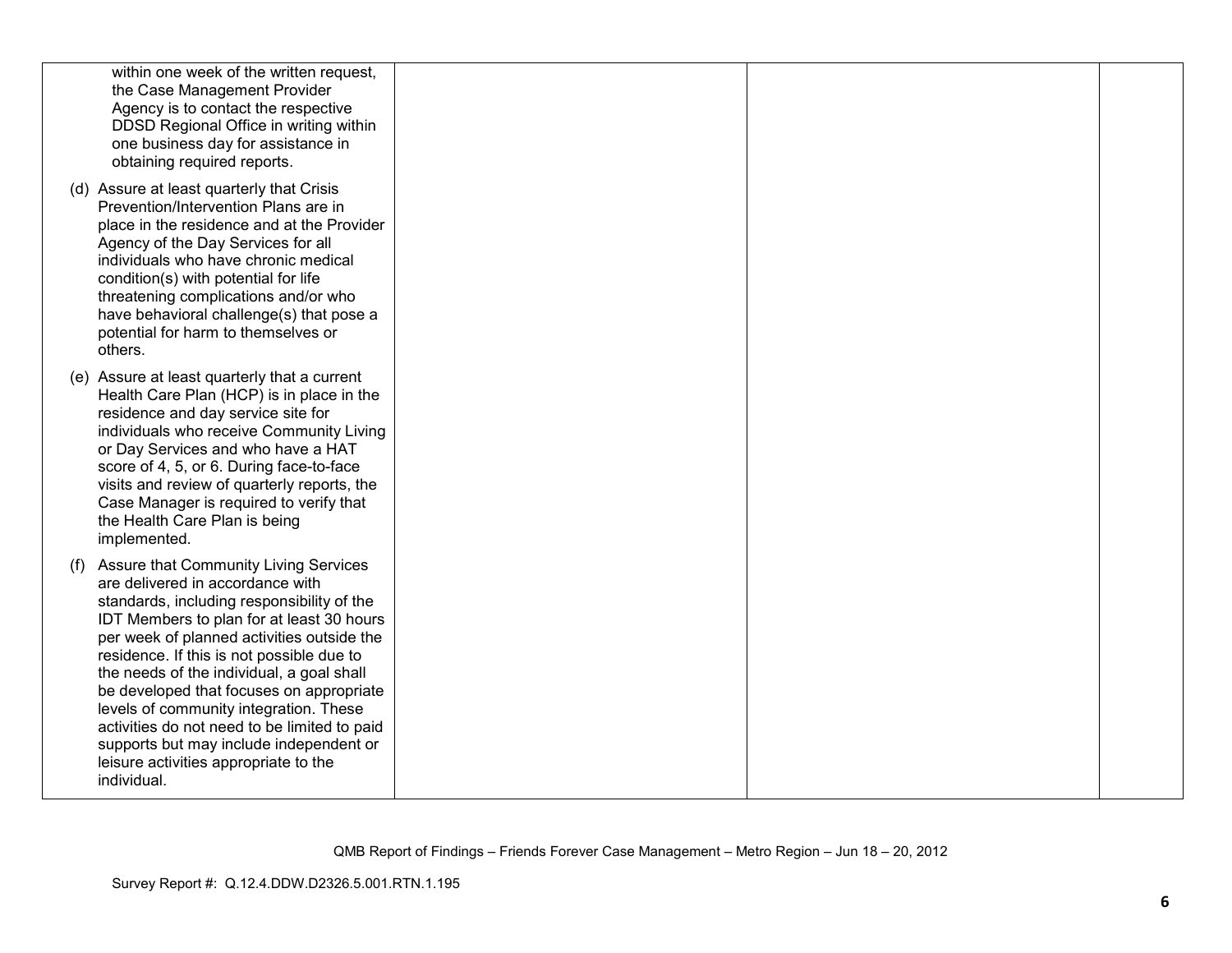| (g) | Perform annual satisfaction surveys with<br>individuals regarding case management<br>services. A copy of the summary is due<br>each December 10 <sup>th</sup> to the respective<br>DDSD Regional Office, along with a<br>description of actions taken to address<br>suggestions and problems identified in<br>the survey.                                                                                                                                                                                                                                                                                   |  |  |
|-----|-------------------------------------------------------------------------------------------------------------------------------------------------------------------------------------------------------------------------------------------------------------------------------------------------------------------------------------------------------------------------------------------------------------------------------------------------------------------------------------------------------------------------------------------------------------------------------------------------------------|--|--|
|     | (h) Maintain regular communication with all<br>providers delivering services and<br>products to the individual.                                                                                                                                                                                                                                                                                                                                                                                                                                                                                             |  |  |
| (i) | Establish and implement a written<br>grievance procedure.                                                                                                                                                                                                                                                                                                                                                                                                                                                                                                                                                   |  |  |
| (i) | Notify appropriate supervisory personnel<br>within the Provider Agency if concerns<br>are noted during monitoring or<br>assessment activities related to any of<br>the above requirements. If such concerns<br>are not remedied by the Provider Agency<br>within a reasonable mutually agreed<br>period of time, the concern shall be<br>reported in writing to the respective<br>DDSD Regional Office and/or DHI as<br>appropriate to the nature of the concern.<br>This does not preclude Case Managers'<br>obligations to report abuse, neglect or<br>exploitation as required by New Mexico<br>Statute. |  |  |
|     | (k) Utilize and submit the "Request for DDSD<br>Regional Office Intervention" form as<br>needed, such as when providers are not<br>responsive in addressing a quality<br>assurance concern. The Case<br>Management Provider Agency is required<br>to keep a copy in the individual's file.                                                                                                                                                                                                                                                                                                                  |  |  |
| (2) | Case Managers and Case Management<br>Provider Agencies are required to promote<br>and comply with the Case Management                                                                                                                                                                                                                                                                                                                                                                                                                                                                                       |  |  |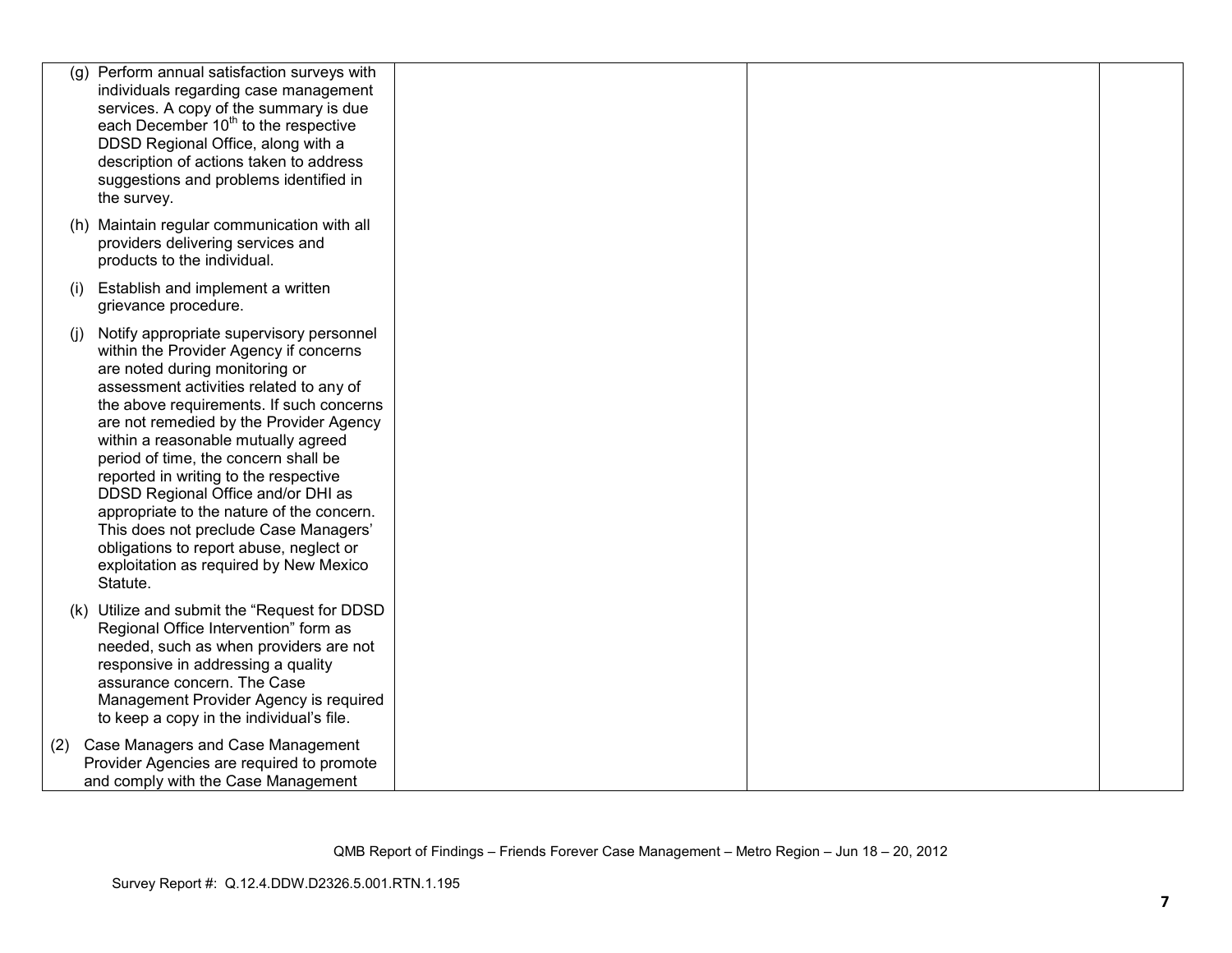| Code of Ethics:                                                                                                                                                                                                                                                                                                                     |  |  |
|-------------------------------------------------------------------------------------------------------------------------------------------------------------------------------------------------------------------------------------------------------------------------------------------------------------------------------------|--|--|
| (a) Case Managers shall provide the<br>individual/guardian with a copy of the<br>Code of Ethics when Addendum A is<br>signed.                                                                                                                                                                                                       |  |  |
| (b) Complaints against a Case Manager for<br>violation of the Code of Ethics brought to<br>the attention of DDSD will be sent to the<br>Case Manager's supervisor who is<br>required to respond within 10 working<br>days to DDSD with detailed actions<br>taken. DDSD reserves the right to<br>forward such complaints to the IRC. |  |  |
|                                                                                                                                                                                                                                                                                                                                     |  |  |
|                                                                                                                                                                                                                                                                                                                                     |  |  |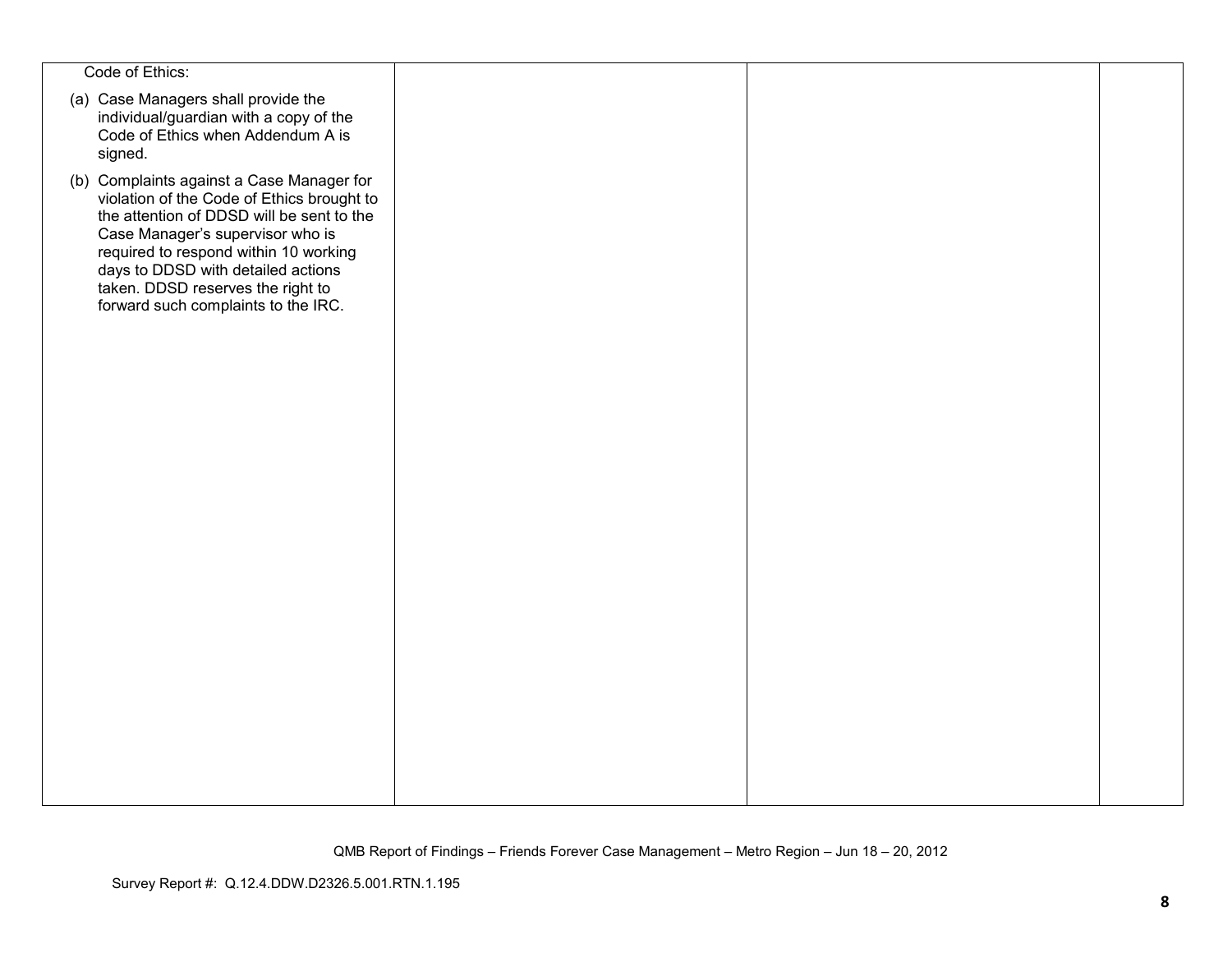| <b>Standard of Care</b>                                                                                                                                                                                                                                                                                                                                                                                                                                                                                                                                                                                                                                                                                                                                                                                                                                                                                                                                                                                                                                                                                                                                                                                                                                                                                                                                                                                                                                                                                                                               | <b>Deficiencies</b>                                                                                                                                                                                                                                                                                                                                                                                                                                                                                                                                                                                                                                              | <b>Agency Plan of Correction, On-going</b><br><b>QA/QI &amp; Responsible Party</b>                                                                                           | <b>Date</b><br><b>Due</b> |
|-------------------------------------------------------------------------------------------------------------------------------------------------------------------------------------------------------------------------------------------------------------------------------------------------------------------------------------------------------------------------------------------------------------------------------------------------------------------------------------------------------------------------------------------------------------------------------------------------------------------------------------------------------------------------------------------------------------------------------------------------------------------------------------------------------------------------------------------------------------------------------------------------------------------------------------------------------------------------------------------------------------------------------------------------------------------------------------------------------------------------------------------------------------------------------------------------------------------------------------------------------------------------------------------------------------------------------------------------------------------------------------------------------------------------------------------------------------------------------------------------------------------------------------------------------|------------------------------------------------------------------------------------------------------------------------------------------------------------------------------------------------------------------------------------------------------------------------------------------------------------------------------------------------------------------------------------------------------------------------------------------------------------------------------------------------------------------------------------------------------------------------------------------------------------------------------------------------------------------|------------------------------------------------------------------------------------------------------------------------------------------------------------------------------|---------------------------|
|                                                                                                                                                                                                                                                                                                                                                                                                                                                                                                                                                                                                                                                                                                                                                                                                                                                                                                                                                                                                                                                                                                                                                                                                                                                                                                                                                                                                                                                                                                                                                       |                                                                                                                                                                                                                                                                                                                                                                                                                                                                                                                                                                                                                                                                  | CMS Assurance – Qualified Providers – The State monitors non-licensed/non-certified providers to assure adherence to waiver                                                  |                           |
|                                                                                                                                                                                                                                                                                                                                                                                                                                                                                                                                                                                                                                                                                                                                                                                                                                                                                                                                                                                                                                                                                                                                                                                                                                                                                                                                                                                                                                                                                                                                                       |                                                                                                                                                                                                                                                                                                                                                                                                                                                                                                                                                                                                                                                                  | requirements. The State implements its policies and procedures for verifying that provider training is conducted in accordance with                                          |                           |
| State requirements and the approved waiver.                                                                                                                                                                                                                                                                                                                                                                                                                                                                                                                                                                                                                                                                                                                                                                                                                                                                                                                                                                                                                                                                                                                                                                                                                                                                                                                                                                                                                                                                                                           |                                                                                                                                                                                                                                                                                                                                                                                                                                                                                                                                                                                                                                                                  |                                                                                                                                                                              |                           |
| Tag #1A26 Consolidated On-line                                                                                                                                                                                                                                                                                                                                                                                                                                                                                                                                                                                                                                                                                                                                                                                                                                                                                                                                                                                                                                                                                                                                                                                                                                                                                                                                                                                                                                                                                                                        | <b>Standard Level Deficiency</b>                                                                                                                                                                                                                                                                                                                                                                                                                                                                                                                                                                                                                                 |                                                                                                                                                                              |                           |
|                                                                                                                                                                                                                                                                                                                                                                                                                                                                                                                                                                                                                                                                                                                                                                                                                                                                                                                                                                                                                                                                                                                                                                                                                                                                                                                                                                                                                                                                                                                                                       |                                                                                                                                                                                                                                                                                                                                                                                                                                                                                                                                                                                                                                                                  |                                                                                                                                                                              |                           |
| <b>Registry / Employee Abuse Registry</b><br>NMAC 7.1.12.8 - REGISTRY ESTABLISHED;<br><b>PROVIDER INQUIRY REQUIRED:</b> Upon the<br>effective date of this rule, the department has<br>established and maintains an accurate and<br>complete electronic registry that contains the<br>name, date of birth, address, social security<br>number, and other appropriate identifying<br>information of all persons who, while employed<br>by a provider, have been determined by the<br>department, as a result of an investigation of a<br>complaint, to have engaged in a substantiated<br>registry-referred incident of abuse, neglect or<br>exploitation of a person receiving care or<br>services from a provider. Additions and updates<br>to the registry shall be posted no later than two<br>(2) business days following receipt. Only<br>department staff designated by the custodian<br>may access, maintain and update the data in the<br>registry.<br>Provider requirement to inquire of<br>registry. A provider, prior to employing or<br>contracting with an employee, shall inquire of<br>the registry whether the individual under<br>consideration for employment or contracting is<br>listed on the registry.<br>Prohibited employment. A provider<br>В.<br>may not employ or contract with an individual to<br>be an employee if the individual is listed on the<br>registry as having a substantiated registry-<br>referred incident of abuse, neglect or<br>exploitation of a person receiving care or<br>services from a provider. | Based on record review, the Agency failed to<br>maintain documentation in the employee's<br>personnel records that evidenced inquiry to the<br>Employee Abuse Registry prior to employment<br>for 3 of 3 Agency Personnel.<br>The following Agency Personnel records<br>contained evidence that indicated the<br><b>Employee Abuse Registry was completed</b><br>after hire:<br>$\bullet$ #40 - Date of hire 8/01/2011. Completed<br>on 9/16/2011.<br>$\bullet$ #41 - Date of hire 8/1/2003. Completed in<br>2008 (complete date did not print on<br>document. Unable to verify completion<br>date)<br>• #42 - Date of hire 8/1/2003. Completed on<br>03/31/2009 | Provider:<br>State your Plan of Correction for the findings in<br>this Tag above this line.<br>Enter your Quality Assurance/Quality<br>Improvement processes below the line. |                           |
| Documentation of inquiry to registry.<br>D.                                                                                                                                                                                                                                                                                                                                                                                                                                                                                                                                                                                                                                                                                                                                                                                                                                                                                                                                                                                                                                                                                                                                                                                                                                                                                                                                                                                                                                                                                                           |                                                                                                                                                                                                                                                                                                                                                                                                                                                                                                                                                                                                                                                                  |                                                                                                                                                                              |                           |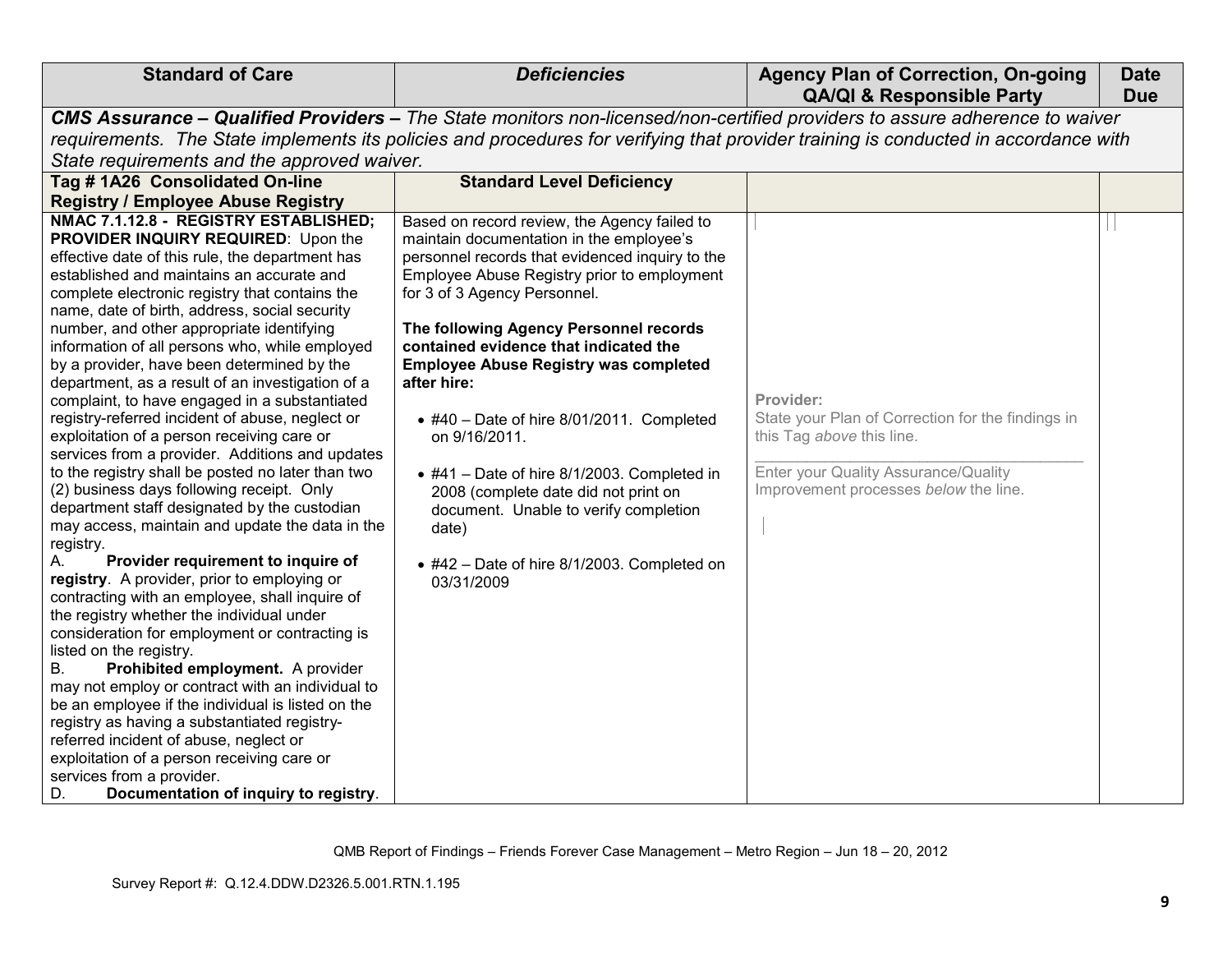| The provider shall maintain documentation in the   |  |  |
|----------------------------------------------------|--|--|
| employee's personnel or employment records         |  |  |
| that evidences the fact that the provider made     |  |  |
| an inquiry to the registry concerning that         |  |  |
| employee prior to employment. Such                 |  |  |
| documentation must include evidence, based on      |  |  |
| the response to such inquiry received from the     |  |  |
| custodian by the provider, that the employee       |  |  |
| was not listed on the registry as having a         |  |  |
| substantiated registry-referred incident of abuse, |  |  |
| neglect or exploitation.                           |  |  |
| Е.<br>Documentation for other staff. With          |  |  |
| respect to all employed or contracted individuals  |  |  |
| providing direct care who are licensed health      |  |  |
| care professionals or certified nurse aides, the   |  |  |
| provider shall maintain documentation reflecting   |  |  |
| the individual's current licensure as a health     |  |  |
| care professional or current certification as a    |  |  |
| nurse aide.                                        |  |  |
| F.<br>Consequences of noncompliance.               |  |  |
| The department or other governmental agency        |  |  |
| having regulatory enforcement authority over a     |  |  |
| provider may sanction a provider in accordance     |  |  |
| with applicable law if the provider fails to make  |  |  |
| an appropriate and timely inquiry of the registry, |  |  |
| or fails to maintain evidence of such inquiry, in  |  |  |
| connection with the hiring or contracting of an    |  |  |
| employee; or for employing or contracting any      |  |  |
| person to work as an employee who is listed on     |  |  |
| the registry. Such sanctions may include a         |  |  |
| directed plan of correction, civil monetary        |  |  |
| penalty not to exceed five thousand dollars        |  |  |
| (\$5000) per instance, or termination or non-      |  |  |
| renewal of any contract with the department or     |  |  |
| other governmental agency.                         |  |  |
|                                                    |  |  |
| Developmental Disabilities (DD) Waiver Service     |  |  |
| Standards effective 4/1/2007                       |  |  |
| <b>Chapter 1.IV. General Provider</b>              |  |  |
| Requirements. D. Criminal History                  |  |  |
| Screening: All personnel shall be screened by      |  |  |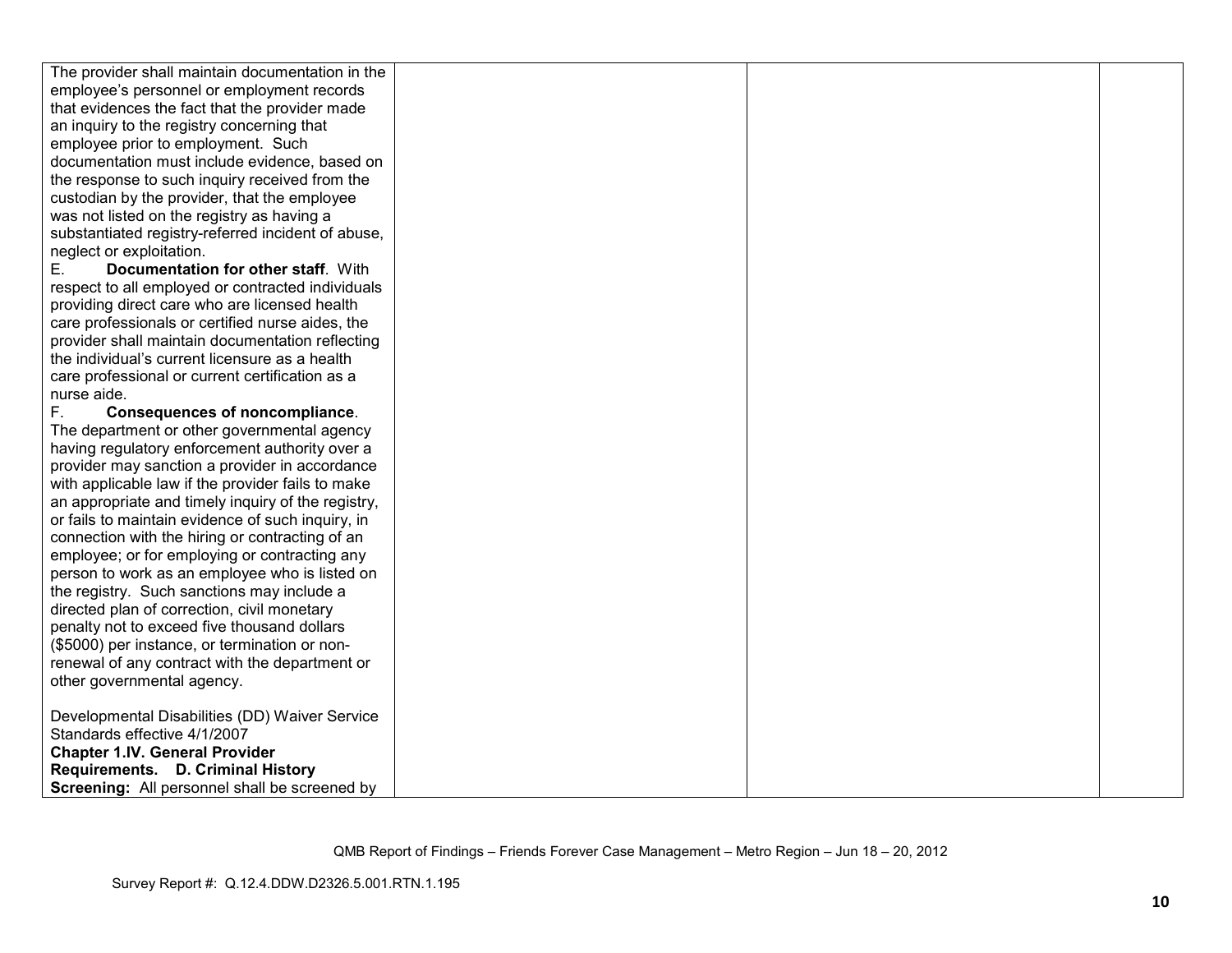| the Provider Agency in regard to the employee's<br>qualifications, references, and employment<br>history, prior to employment. All Provider<br>Agencies shall comply with the Criminal Records<br>Screening for Caregivers 7.1.12 NMAC and<br>Employee Abuse Registry 7.1.12 NMAC as<br>required by the Department of Health, Division<br>of Health Improvement. |  |  |
|------------------------------------------------------------------------------------------------------------------------------------------------------------------------------------------------------------------------------------------------------------------------------------------------------------------------------------------------------------------|--|--|
|                                                                                                                                                                                                                                                                                                                                                                  |  |  |

QMB Report of Findings – Friends Forever Case Management – Metro Region – Jun 18 – 20, 2012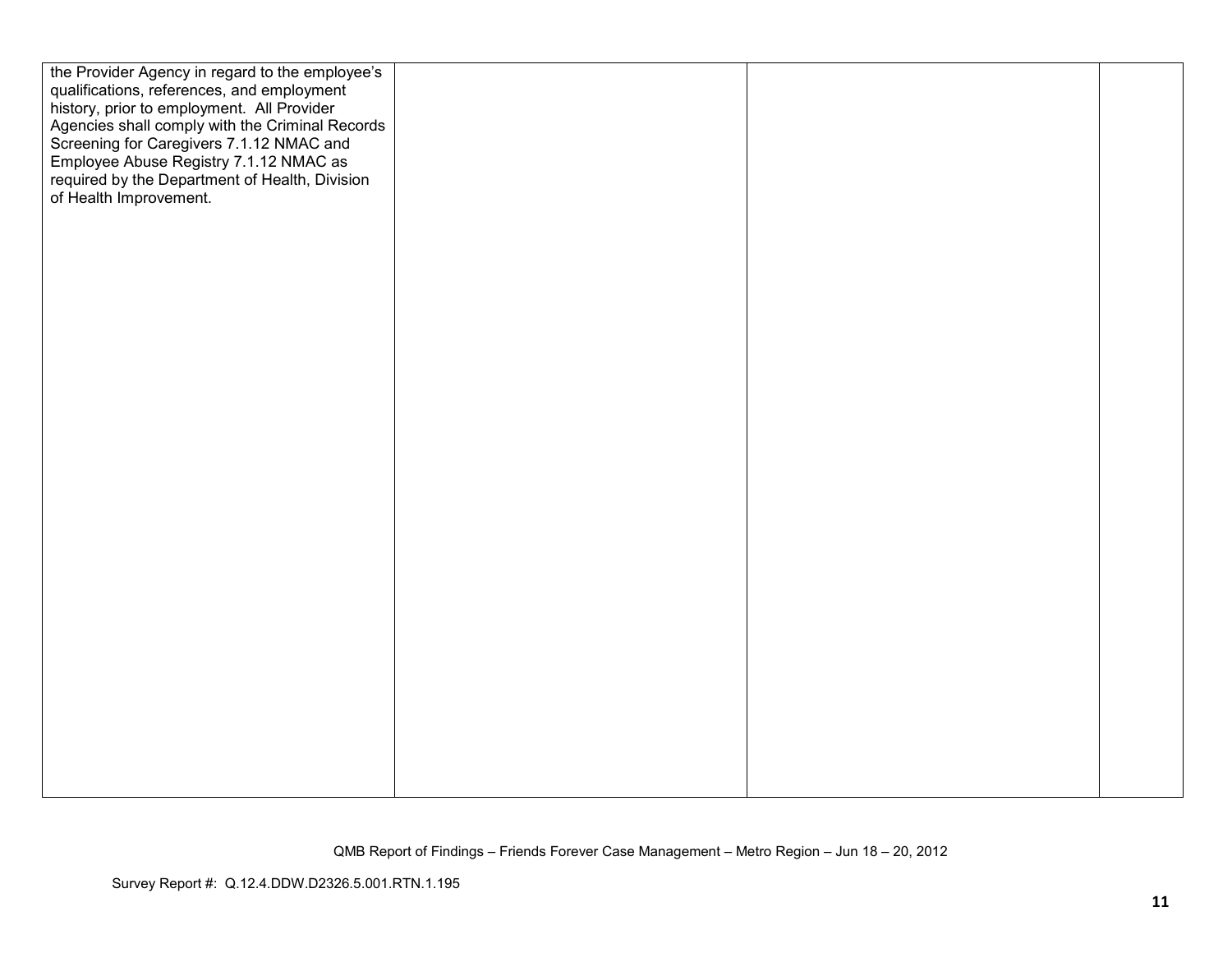| <b>Standard of Care</b>                                                                                                                                                                                                                                                                                                                                                                                                                                                                                                                | <b>Deficiencies</b>                                                                                                         | <b>Agency Plan of Correction, On-going</b> | <b>Date</b> |  |
|----------------------------------------------------------------------------------------------------------------------------------------------------------------------------------------------------------------------------------------------------------------------------------------------------------------------------------------------------------------------------------------------------------------------------------------------------------------------------------------------------------------------------------------|-----------------------------------------------------------------------------------------------------------------------------|--------------------------------------------|-------------|--|
|                                                                                                                                                                                                                                                                                                                                                                                                                                                                                                                                        |                                                                                                                             | <b>QA/QI &amp; Responsible Party</b>       | <b>Due</b>  |  |
|                                                                                                                                                                                                                                                                                                                                                                                                                                                                                                                                        | CMS Assurance – Financial Accountability – State financial oversight exists to assure that claims are coded and paid for in |                                            |             |  |
| accordance with the reimbursement methodology specified in the approved waiver.                                                                                                                                                                                                                                                                                                                                                                                                                                                        |                                                                                                                             |                                            |             |  |
|                                                                                                                                                                                                                                                                                                                                                                                                                                                                                                                                        |                                                                                                                             |                                            |             |  |
| TAG #1A12 All Services Reimbursement (No Deficiencies)                                                                                                                                                                                                                                                                                                                                                                                                                                                                                 |                                                                                                                             |                                            |             |  |
| Developmental Disabilities (DD) Waiver Service Standards effective 4/1/2007 Chapter 1. III. PROVIDER AGENCY DOCUMENTATION OF                                                                                                                                                                                                                                                                                                                                                                                                           |                                                                                                                             |                                            |             |  |
| <b>SERVICE DELIVERY AND LOCATION</b>                                                                                                                                                                                                                                                                                                                                                                                                                                                                                                   |                                                                                                                             |                                            |             |  |
|                                                                                                                                                                                                                                                                                                                                                                                                                                                                                                                                        |                                                                                                                             |                                            |             |  |
| B. Billable Units: The documentation of the billable time spent with an individual shall be kept on the written or electronic record that is prepared<br>prior to a request for reimbursement from the HSD. For each unit billed, the record shall contain the following:<br>(1) Date, start and end time of each service encounter or other billable service interval;<br>(2) A description of what occurred during the encounter or service interval; and<br>(3) The signature or authenticated name of staff providing the service. |                                                                                                                             |                                            |             |  |
| Billing for Friends Forever Case Management services was reviewed for 11 of 11 individuals. Progress notes and billing records supported billing<br>activities for the months of February, March and April 2012                                                                                                                                                                                                                                                                                                                        |                                                                                                                             |                                            |             |  |